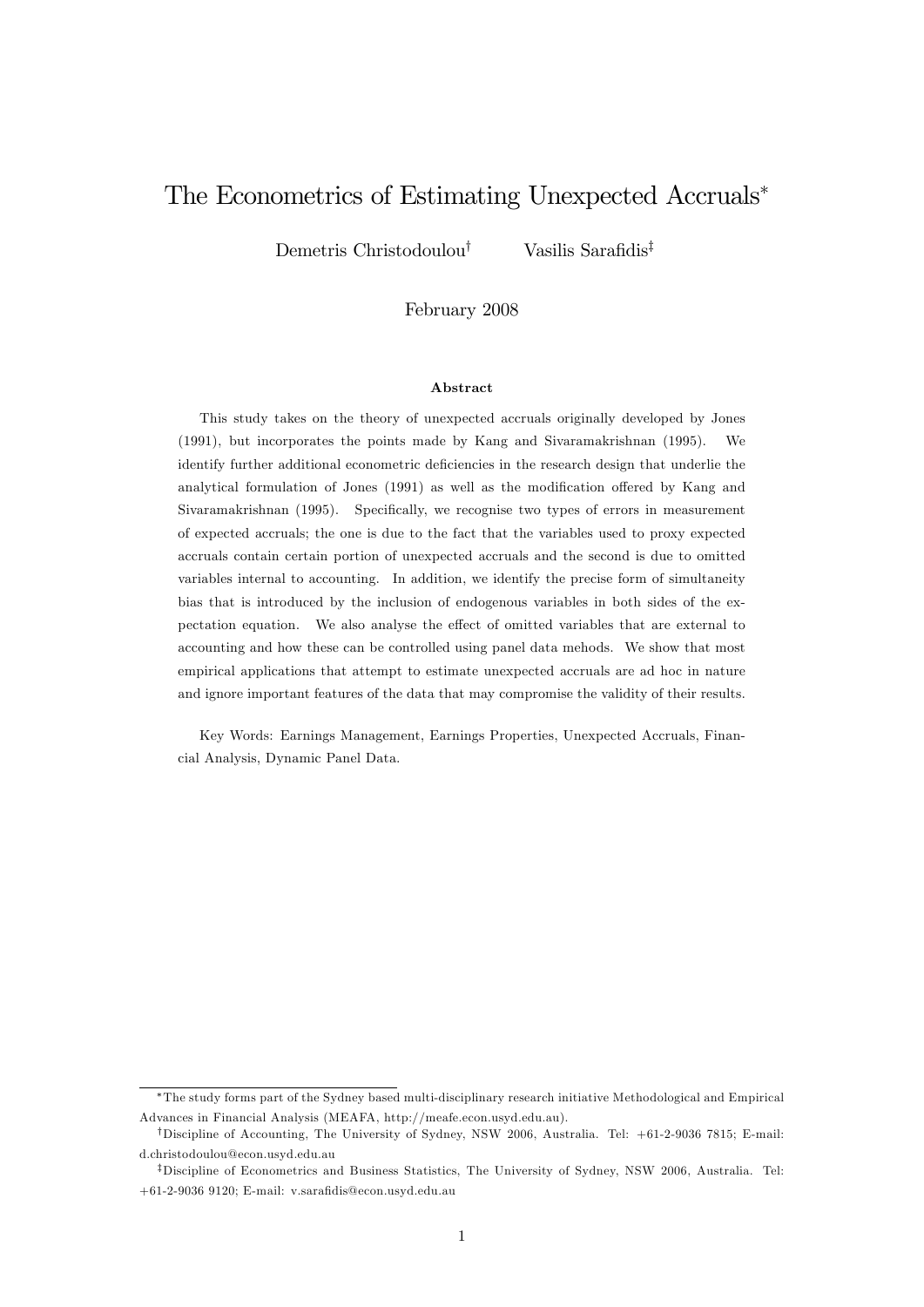### 1 Introduction

One of the most celebrated accounting research articles to date is Jones' (1991) study on Earnings Management during Import Relief Investigations.<sup>1</sup> This seminal work focuses on the aggregate accrual transactions (including deferrals) of those firms that may benefit from import relief and therefore have incentives to manage earnings downwards in order to receive or maximise the relief. Jones (1991) develops an expectation model that presumably decomposes total accruals into those that are naturally expected and could be predicted, and those that are abnormal and suspect to serve purposes other than the normal operations of the business. The focus on accruals is based on the assertion that cash flow transactions are more transparent and cannot be used in a consistent manner for directing earnings towards a threshold. Jones (1991) results suggest that firms indeed exercise discretion over reported earnings through manipulation of accruals during import relief investigations.<sup>2</sup>

The original Jones (1991) model and a modified version proposed by Dechow, Sloan and Sweeney (1995) have been applied to a variety of contexts and international settings, and still continue to enjoy widespread recognition as the most appropriate tools for measuring the unexpected part of accruals.<sup>3</sup> However, the approach has also met its critics. Holthausen, Larcker and Sloan  $(1995, p.66)$  describe the model as "poorly specified", where Bernard and Skinner  $(1996, p.324)$  ask for "methodologically more reliable ways of measuring earnings management". Kang and Sivaramakrishnan (1995) are more specific and identify certain sources of misspecification. Like this study, they are also concerned with analytical correctness of the research methods employed and show that the original model suffers from simultaneity bias, errors in measurement and omitted variables.

This study takes on the theory of unexpected accruals originally developed by Jones (1991), but incorporates the points made by Kang and Sivaramakrishnan (1995). We identify further additional econometric deficiencies in the research design that underlie the analytical formulation of Jones (1991) as well as the modification offered by Kang and Sivaramakrishnan (1995). Specifically, we recognise two types of errors in measurement of expected accruals; the one is

<sup>1</sup>According to GoogleTM Scholar (http://scholar.google.com) and Harzingís Publish of Perish (www.harzing.com/index.htm, Tarma Software Research Pty Ltd), the research article by Jones (1991) has been cited more than 750 times to date, averaging to about 45 citations per year in journals, books, manuscripts and other published sources.

<sup>2</sup> This study is not concerned with uncovering the precise managerial incentives for manipulating earnings. For a review of the earnings management hypothesis see Burgstahler and Dichev (1997), Healy and Walhen (1998), Degeorge, Patel, and Zeckhauser (1999), Dechow and Skinner (2000), McNichols (2000), Skinner and Sloan (2002), Bhattacharya, Daouk and Welker (2002).

<sup>&</sup>lt;sup>3</sup>The research design proposed by Jones (1991) has been applied in the investigation of avoidance of alternative minimum tax (Boynton, Dobbins and Plesko 1992), stimulating non-routine executive payments (Pourciau 1993), escaping debt covenant violations (DeFond and Jiambalvo 1994), increasing earnings before IPOs' (Perry and Williams 1994), maximizing bonus-based compensation (Holthausen, Larcker and Sloan 1995), smoothing of net income (Gaver, Gaver and Austin 1995), pricing of accruals (Subramanyam 1996; Sloan 1996), masking violations of GAAP (Beneish 1997), using voluntary disclosure of accruals to manage earnings (Kasnik 1999), measuring the mispricing of accruals (Xie 2001), examining the relationship between audit committees, board of directors and earnings management (Klein 2002), using private information and exercising of executive stock options (Bartov and Mohanran 2004), examining the role of specific accruals in various earnings management targets (Marquardt and Wiedman 2004), measuring performance-matched unexpected accruals (Kothari, Leone, and Wasley 2004), associating equity incentives to earnings management (Cheng and Warfield 2005), insider trading during IPOs<sup>7</sup> (Darrough and Rangan 2005), minimising superfund clean-up and transaction costs (Johnston and Rock 2005).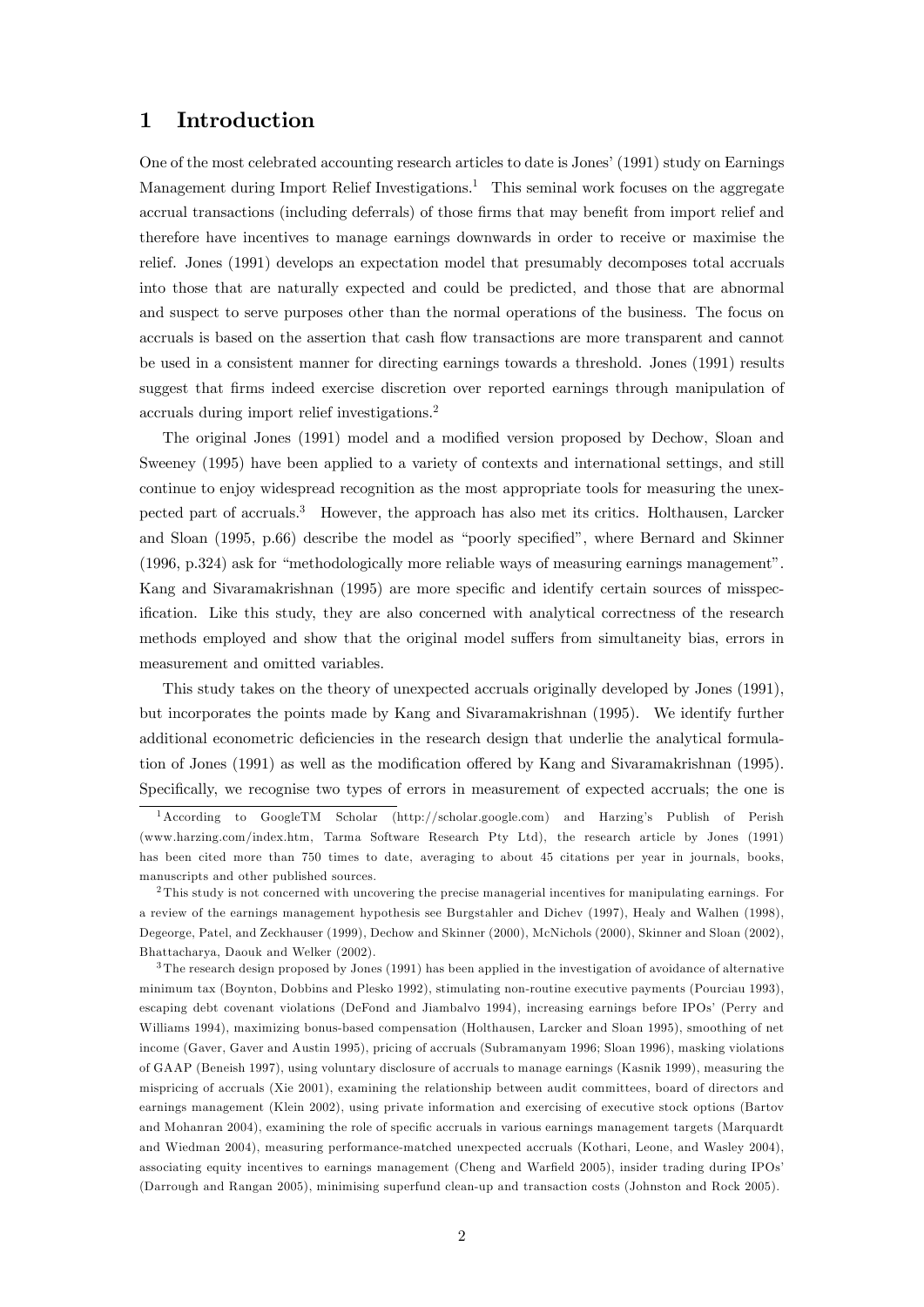due to the fact that the variables used to proxy expected accruals contain certain portion of unexpected accruals and the second is due to omitted variables internal to accounting. In addition, we identify the precise form of simultaneity bias that is introduced by the inclusion of endogenous variables in both sides of the expectation equation. We also analyse the effect of omitted variables that are external to accounting and how these can be controlled using panel data mehods. We show that most empirical applications that attempt to estimate unexpected accruals are ad hoc in nature and ignore important features of the data that may compromise the validity of their results.

The study covers four types of data structures and explains the limitations and caveats for the methods applied in each of time series, cross sectional and pooled methods of analysis. To circumvent these problems we follow a panel data approach that enables us to control for firmspecific and industry specific unobserved time-invariant effects, as well as common time-specific effects that influence all firms in the sample or only firms in a given industry. In addition, our model allows for firm-specific heterogeneity in the slope coefficients of the variables, which is modelled as a function of the size of the firm. There is evidence in the literature that shows how size is instrumental in defining the level and sign of accruals (and deferrals). We show that our approach results in significant improvements in the estimates of the model parameters.<sup>4</sup>

The remaining of this paper proceeds as follows. The following section describes the development of the Jones (1991) model and the modifications made by Kang and Sivaramakrishnan (1995). It also discusses the various sources of bias that may arise in estimating both of these models when OLS is used or when unobserved heterogeneity is not taken intou account. Section 3 analyses the model we develop and estimate using panel data and the generalised method of moments. Section 4 describes the data and the Önal section reports the results from our empirical application.

# 2 The Unexpected Total Accruals Model and Econometric Biases

Jones (1991) builds upon the theory that purposeful intervention within earnings can be achieved to its greatest part through the management of accrual items. Conceptually, total accruals can be partitioned into those that arise due to usual business practices (expected part) and those whose direction and magnitude is managed so that earnings will meet certain targets (unexpected part). In this respect, the earnings identity can be rewritten to reflect the decomposition, so that:

 $EarningS \equiv Cash \ Flows + (Expected \ Accruals + Unexpected \ Accruals).$ 

For every firm  $i = 1, 2, \ldots, I$  and firm-specific year  $t = 1, 2, \ldots, T_i$ , total accruals  $(TA)$  can be calculated using the following flow approach:

$$
TA_{it} \equiv (\Delta CA_{it} - \Delta CASH_{it}) - (\Delta CL_{it} - \Delta STD_{it}) - DEP_{it}
$$
\n(1)

where  $\Delta$  is the first-difference time operator that transforms balance sheet stocks into flows for total current assets, CA, total cash and equivalent, CASH, total current liabilities, CL, and

<sup>&</sup>lt;sup>4</sup>Given the added complexity of the proposed methodology, we will make available the Stata<sup>TM</sup> routine upon request for applying this framework.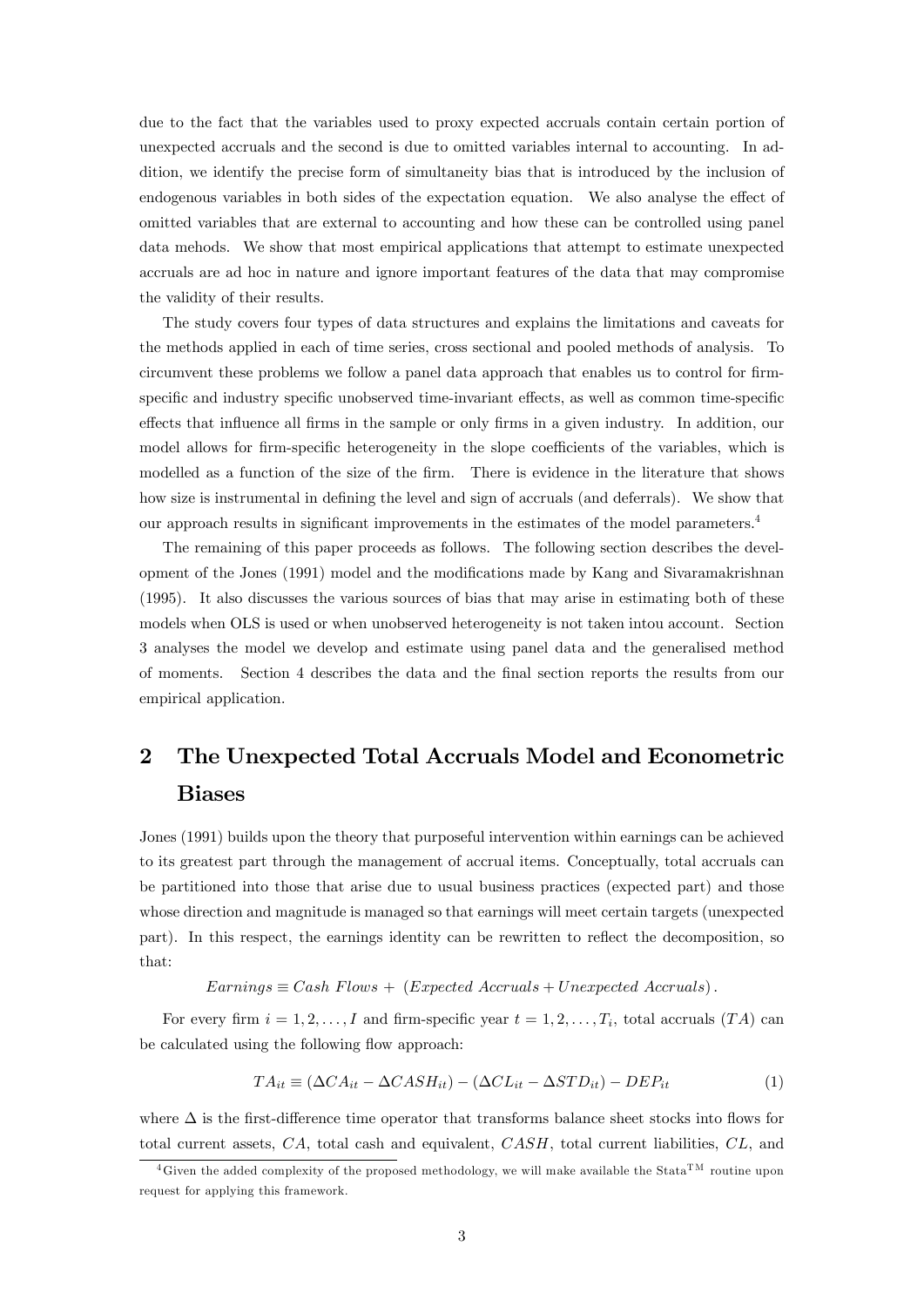total short-term debt,  $STD$ . Depreciation,  $DEF$ , is already a flow that is taken directly from the income statement.<sup>5</sup> TA is then employed by Jones (1991) as a response variable in an ordinary least squares (OLS) regression on the change in sales revenue ( $\Delta REV$ ) and the level of gross level of property, plant and equipment  $(PPE)$ , as follows:

$$
\frac{TA_{it}}{A_{it-1}} = \alpha_0 + b_1 \frac{\Delta REV_{it}}{A_{it-1}} + b_2 \frac{PPE_{it}}{A_{it-1}} + e_{it}
$$
\n(2)

where it is customary to deflate all variables with total assets of the previous period,  $A_{it-1}$ . The deflated change in revenues is then supposed to capture the variation of expected working capital accruals that is generated from revenue recognition, and the deflated  $PPE$  the variation of expected long-term accruals that is attributed to multiple operating cycles, such as depreciation and amortisation.<sup>6</sup> Subsequently, the fitted part of equation  $(2)$  is perceived as the part of accruals that is expected due to the normal operations of the firm  $ETA_{it} = \hat{\alpha}_0 + \hat{b}_1 \frac{\Delta REV_{it}}{A_{it-1}} + \hat{b}_2 \frac{PPE_{it}}{A_{it-1}},$ where  $\tilde{(.)}$  indicates the OLS estimate of a parameter. The remaining variation of total accruals in the same regression is due to the error term,  $\hat{e}_{it}$ , and this is assumed to capture unexpected accruals,  $UTA$ . In short, equation (2) expresses an expectation function for the endogenous variable  $TA_{it}$  and assumes strict exogeneity in the change of sales revenue,  $REV_{it} - REV_{it-1}$ , and the level of property, plant and equipment,  $PPE_{it}$  – namely, *covariance*  $\left(\frac{\Delta REV_{it}}{A_{it-1}}, e_{it}\right)$  = covariance  $\left(\frac{PPE_{it}}{A_{it-1}}, e_{it}\right) = 0$ . In this way  $ETA_{it}$  is orthogonal to  $UTA_{it}$ , which is a necessary condition in order to identify equation (2) using OLS.

#### 2.1 Errors in Measurement for Expected Accruals

The use of the deflated  $\Delta REV$  and PPE to capture expected accruals faces two measurement problems. First, these variables are also likely to be subject to managerial discretion and therefore they may contain a significant portion of unexpectedly abnormal accruals (Dechow et

 $\overline{5}$ The calculation of TA under the flow approach of equation (1) is the most popular in the literature. Another way for calculating the flow of TA is to use the accounting identity Accruals  $\equiv$  Earnings  $-$  Operating Cash Flows, where flow information is now extracted directly from the cash flow statement and the income statement of the accounting period. Hribar and Collins (2002) compare the two flow approaches and conclude that the balance sheet calculation of equation (1) may introduce errors in accrual estimation especially following restructuring periods or business combinations. For this study, however, we insist on the áow approach of equation (1) because we want to evaluate the Jones model in specific. Also, while many studies have excluded tax refunds and tax payables from the caclulation of total accruals, the original Jones (1991) model includes tax-related items and Kang (1999) shows that their inclusion significantly improves the power of the model.

 $6$ There are several extensions of equation  $(2)$  in the literature. For instance, if revenues are expected to contain a significant component of receivables which are less likely to be managed then we may as well exclude them from revenue (Dechow, Sloan and Sweeney 1995; Holthausen, Larcker and Sloan 1995; Bernard and Skinner 1996). Moreover, in established capital markets managerial intervenence is less likely to occur through depreciation or amortisation expenses and therefore a restricted model that concentrates only on working capital accruals (i.e.,  $b_2 = 0$ ) may be more appropriate (Teoh, Welch and Wong 1998; DeFond and Jiambalvo 1994). Also, cash flows may be instrumental in defining the level and direction of accruals given the complementarity of the two accounts and the substantial variation of cash flows between firms (Guay, Kothari and Watts 1996; Shivakumar 1996; Dechow, Kothari and Watts 1998; Jeter and Shivakumar 1999; Garza-Gómez, Okumura and Kunimura 1999). It is also shown that the explanatory power may significantly increase by reformulating the model to Öt expectations on the precise type of earnings management, such as the management of non-bad debts (Young 1999; Peasnell, Pope and Young 2000). For a more thorough review and comparison of unexpected accruals models that are derived from equation (2) see Healy and Wahlen (1999), Hansen (1999), Young (1999), Thomas and Zhang (2000) and Kothari, Leone and Wasley (2004).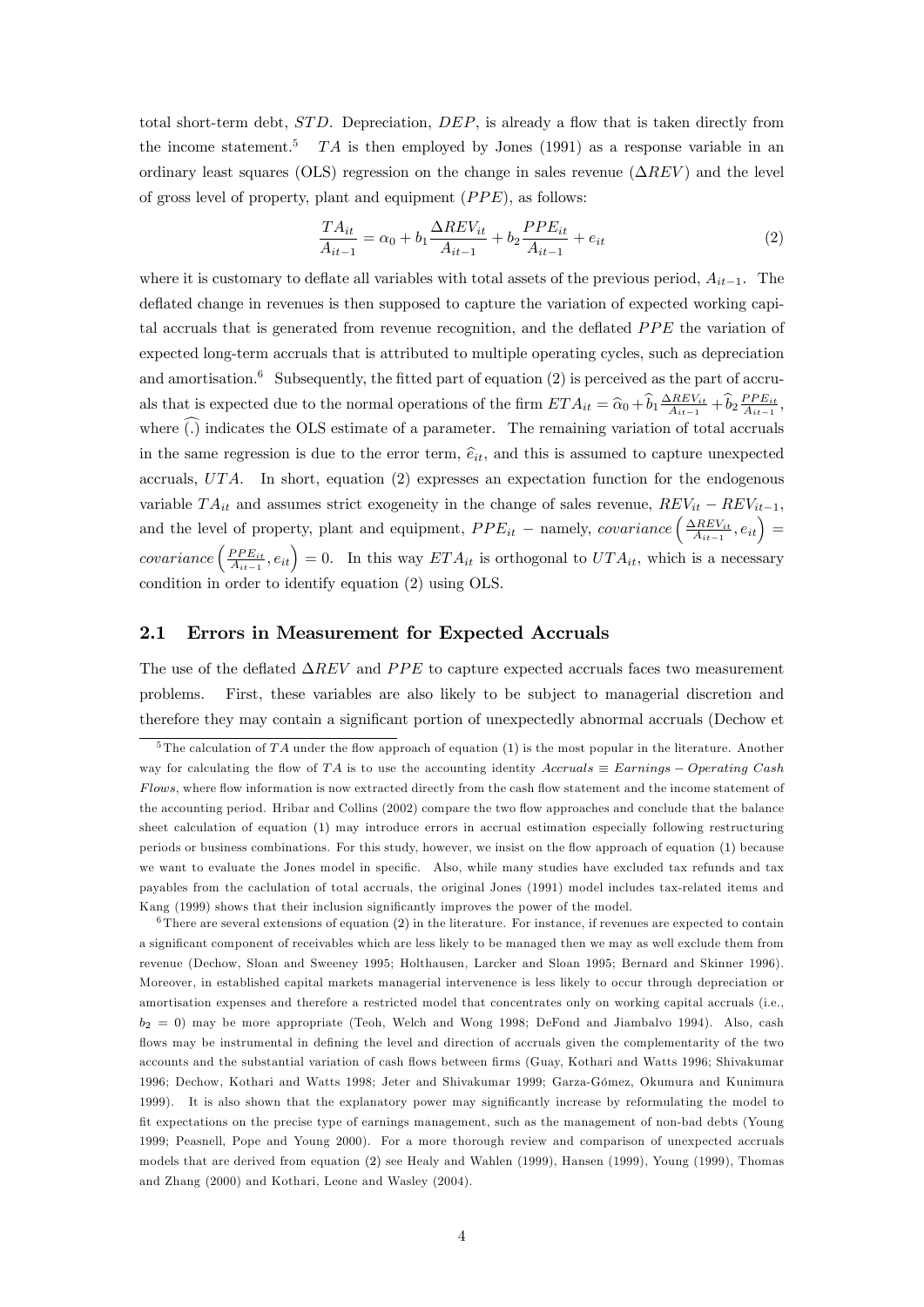al. 1995; Kang and Sivaramakrishnan 1995; Beneish 1997; Nelson, Elliot and Tarpley 2002). In this case  $\Delta REV$  and  $PPE$  may no longer be ideal proxies for the specific research design and as a result, running OLS in equation (2) will yield biased estimates of the model parameters, even in large samples.<sup>7</sup> We can illustrate this point by noting that if in practice the proxy of expected accruals contains unexpected accruals too, it can be expressed as a weighted average between the true expected accruals,  $ETA^{true}$ , and  $UTA$ :

$$
ETA = \gamma ETA^{true} + (1 - \gamma) UTA \tag{3}
$$

where  $0 \le \gamma \le 1$ . Clearly, unless  $\gamma = 1 \Delta REV$  and PPE will also contain certain portion of unexpected accruals. However, this implies that the explanatory variables are not orthogonal to the error term in the Jones model because:

$$
covariance \left( \alpha_0 + b_1 \frac{\Delta REV_{it}}{A_{it-1}} + b_2 \frac{PPE_{it}}{A_{it-1}}, e_{it} \right) =
$$
  
= covariance \left[ \gamma ETA^{true} + (1 - \gamma) UTA, UTA \right] = (1 - \gamma) var (UTA) \neq 0 (4)

Therefore, the model cannot be identified using OLS.

The second problem in the Jones model is the existence of possible omitted variables internal to accounting system, which may exacerbate the above effect. For instance, equation  $(2)$  assumes that  $\Delta REV$  and  $PPE$  are "sufficient" to capture the variation of expected accruals. However, we know that accounting bookkeeping demands a double entry recording for every transaction. This means that every sales transaction affects two accounts, one in the income statement (credit in sales revenue) and one in the balance sheet (debit in either cash or accounts receivables). It is very difficult to identify which accounts are to be included in a single regression such as equation (2). Indeed, Christodoulou and McLeay (2008) take on this predicament and show how a reconciliation of financial statements (i.e., balance sheet stocks observed at time t and  $t-1$ , and accrual and cash flows taken from time  $t$ ) creates a vast network of accounting identities for a given accounting period and therefore the choice of explanatory variables in regression models with accounting data is not trivial.

All the above implies that  $\Delta REV$  and  $PPE$  may not be accurate measures of  $ETA$  and any discrepancy between these variables will reflect an error in measuring  $ETA$ , denoted by  $m_{it}$ . Therefore, while the true model is given by  $TA_{it} = ETA_{it} + UTA_{it} = \left(\alpha_0 + b_1 \frac{\Delta REV_{it}}{A_{it-1}} + b_2 \frac{PPE_{it}}{A_{it-1}} + m_{it}\right) +$  $UTA_{it}$ , in practice what we estimate equals:

$$
TA_{it} = \alpha_0 + b_1 \frac{\Delta REV_{it}}{A_{it-1}} + b_2 \frac{PPE_{it}}{A_{it-1}} + e_{it}, \ e_{it} = m_{it} + UTA_{it}
$$
(5)

Taking the simplest possible case where the measurement error in ET A is serially and contemporaneously uncorrelated with mean zero and variance equal to  $\sigma_m^2$ , it is easy to see that the covariance between the proxy of  $ETA$  and  $e_{it}$  is different from zero. In particular, we have:

$$
covariance\left(\alpha_0 + b_1 \frac{\Delta REV_{it}}{A_{it-1}} + b_2 \frac{PPE_{it}}{A_{it-1}}, e_{it}\right) = covariance\left(ETA - m_{it}, m_{it} + UTA_{it}\right) = \sigma_m^2.
$$
\n(6)

<sup>7</sup> Jones (1991, p.212) admitts this potential source of bias and explains that this type of error in measurement discussed above may well cause the explanatory variables to be endogeneous to the error term of equation (2) when "reported revenues may be affected to some extent by managers' attempts to decrease reported earnings". Yet, Jones fails to recognise that the accounting identity of earnings indicates that endogeneity is in fact inherent and unconditional to equation (2), i.e. the source of simultaneity bias that is explained below.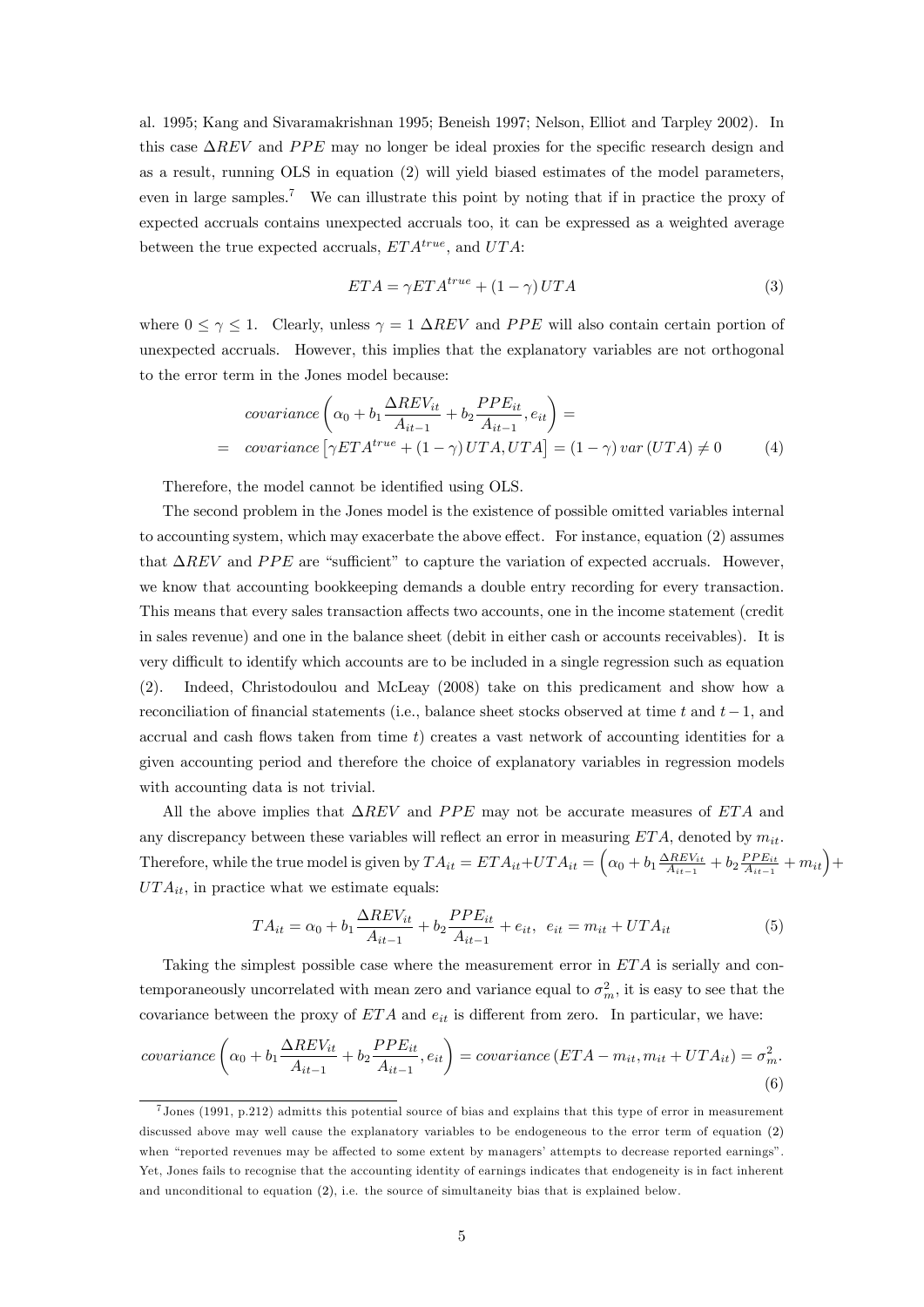Hence, again the orthogonality condition between the explanatory variables and the error term is violated and the model cannot be identified using OLS.

#### $2.2$ **Simultaneity Bias**

Another major problem with estimating equation (2) using OLS is the fact that double-entry bookkeeping maintains that the explanatory variables in the Jones model will not be exogenous even if there are no errors in measurement for expected accruals. Essentially, this is because all three variables, TA,  $\Delta REV$  and PPE, are determined simultaneously and therefore there is no such a unidirectional cause-and-effect relationship between the explanatory variables in equation (2) and  $TA^8$ . To see this, suppress the deflator and the second explanatory variable in equation (2) and rewrite it as  $(NI_{it} - CFO_{it}) = \alpha_0 + b_1\Delta (NI_{it} - COSTS_{it}) + e_{it}$ , where NI is net income,  $CFO$  is cash flow from operations and  $COSTS$  are operating costs and expenses so that  $REV \equiv (NI-COSTS)$ . Therefore, it is evident that the existence of NI in both sides of the regression makes  $\Delta REV$  endogenous and therefore the orthogonality condition between  $\Delta REV$  and e breaks down. As a result, the OLS estimated parameters in (2) will be biased regardless of the sample size. To quantify this bias it is useful to augment (2) with the following two equations:

$$
\frac{\Delta REV_{it}}{A_{it-1}} = \alpha_1 + c_1 \frac{TA_{it}}{A_{it-1}} + c_2 \frac{PPE_{it}}{A_{it-1}} + \varepsilon_{it}
$$
\n(7)

and

$$
\frac{PPE_{it}}{A_{it-1}} = \alpha_2 + d_1 \frac{TA_{it}}{A_{it-1}} + d_2 \frac{\Delta REV_{it}}{A_{it-1}} + v_{it},\tag{8}
$$

The system of three equations given by equations  $(2)$ ,  $(7)$  and  $(8)$  merely characterises the reconciliation feature of financial statements. Substituting  $(2)$  into  $(7)$  and  $(8)$  we obtain respectively:

$$
\frac{\Delta REV_{it}}{A_{it-1}} = \alpha_1 + c_1 \left[ \alpha_0 + b_1 \frac{\Delta REV_{it}}{A_{it-1}} + b_2 \frac{PPE_{it}}{A_{it-1}} + e_{it} \right] + c_2 \frac{PPE_{it}}{A_{it-1}} + \varepsilon_{it}
$$
\n
$$
= \alpha_1 + c_1 \alpha_0 + c_1 b_1 \frac{\Delta REV_{it}}{A_{it-1}} + (c_1 b_2 + c_2) \frac{PPE_{it}}{A_{it-1}} + c_1 e_{it} + \varepsilon_{it}
$$
\n
$$
= \frac{\alpha_1 + c_1 \alpha_0}{1 - c_1 b_1} + \frac{c_1 b_2 + c_2}{1 - c_1 b_1} \frac{PPE_{it}}{A_{it-1}} + \frac{c_1}{1 - c_1 b_1} e_{it} + \frac{1}{1 - c_1 b_1} \varepsilon_{it}
$$
\n
$$
= \alpha_1^* + c_2^* \frac{PPE_{it}}{A_{it-1}} + \varepsilon_{it}^* \tag{9}
$$

<sup>8</sup>Christodoulou and McLeay (2008) show how the double-entry bookkeeping model reports numbers that are part of a vast network of endogenous relationships. Within this network (or matrix), they are able to describe total accruals as an equilibrium node for many contemporaneous information flows within the firm. Specifically, they show that the decisions which shape accruals are jointly determined by financing, investment and operating functions, involving balance sheet stocks, cash flows and accrual flows. Under double entry, this gives rise to two accounting identities of the same magnitude but of different sign. They also discuss the biases arising from a single regression that uses accounting in both sides of the equation and propose instead an approach based on structural systems of equations.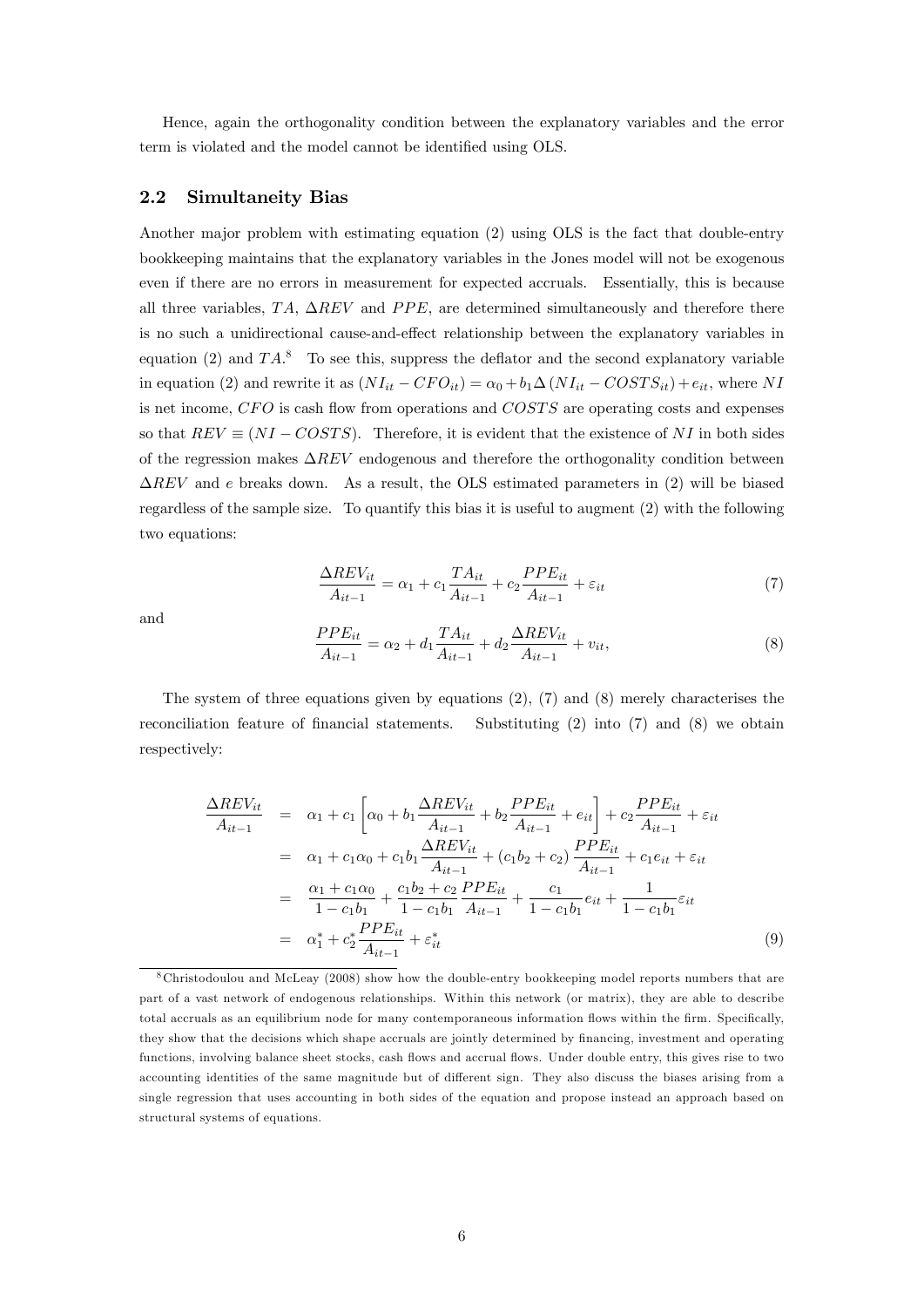and

$$
\frac{PPE_{it}}{A_{it-1}} = \alpha_2 + d_1 \left[ \alpha_0 + b_1 \frac{\Delta REV_{it}}{A_{it-1}} + b_2 \frac{PPE_{it}}{A_{it-1}} + e_{it} \right] + d_2 \frac{\Delta REV_{it}}{A_{it-1}} + v_{it}
$$
\n
$$
= \alpha_2 + d_1 \alpha_0 + (d_1 b_1 + d_2) \frac{\Delta REV_{it}}{A_{it-1}} + d_1 b_2 \frac{PPE_{it}}{A_{it-1}} + d_1 e_{it} + v_{it}
$$
\n
$$
= \frac{\alpha_2 + d_1 \alpha_0}{1 - d_1 b_2} + \frac{d_1 b_2 + d_2}{1 - d_1 b_2} \frac{\Delta REV_{it}}{A_{it-1}} + \frac{d_1}{1 - d_1 b_2} e_{it} + \frac{1}{1 - d_1 b_2} v_{it}
$$
\n
$$
= \alpha_2^* + b_2^* \frac{\Delta REV_{it}}{A_{it-1}} + v_{it}^*
$$
\n(10)

where  $\alpha_1^* = \frac{\alpha_1 + c_1 \alpha_0}{1 - c_1 b_1}$ ,  $c_2^* = \frac{c_1 b_2}{1 - c_1 b_1}$ ,  $\alpha_2^* = \frac{\alpha_2 + d_1 \alpha_0}{1 - d_1 b_2}$ ,  $b_2^* = \frac{d_1 b_2 + d_2}{1 - d_1 b_2}$ ,  $\varepsilon_{it}^* = \frac{c_1}{1 - c_1 b_1} e_{it} + \frac{1}{1 - c_1 b_1} \varepsilon_{it}$ <br>and  $v_{it}^* = \frac{d_1}{1 - d_1 b_2} e$ 

Furthermore, substituting  $(10)$  into  $(9)$  yields:

$$
\frac{\Delta REV_{it}}{A_{it-1}} = \alpha_1^* + c_2^* \left[ \alpha_2^* + b_2^* \frac{\Delta REV_{it}}{A_{it-1}} + v_{it}^* \right] + \varepsilon_{it}^* \n\frac{\Delta REV_{it}}{A_{it-1}} = \tilde{\alpha}_1 + \tilde{\varepsilon}_{it}
$$
\n(11)

where  $\widetilde{\alpha}_1 = \frac{\alpha_1^* + c_2^* \alpha_2^*}{1 - c_2^* b_2^*}$  and  $\widetilde{\varepsilon}_{it} = \frac{c_2^*}{1 - c_2^* b_2^*} v_{it}^* + \frac{1}{1 - c_2^* b_2^*} \varepsilon_{it}^*$ .

Thus, it is obvious that the covariance between  $\frac{\Delta REV_{it}}{A_{it-1}}$  and  $e_{it}$  in (2) equals:

$$
cov\left(\frac{\Delta REV_{it}}{A_{it-1}}, e_{it}\right) = cov\left[(\tilde{\alpha}_1 + \tilde{\varepsilon}_{it}) e_{it}\right] = cov\left[\left(\frac{c_2^*}{1 - c_2^*b_2^*}v_{it}^* + \frac{1}{1 - c_2^*b_2^*}\varepsilon_{it}^*\right)e_{it}\right]
$$

$$
= cov\left[\left(\frac{d_1}{1 - d_1b_2}e_{it} + \frac{c_1}{1 - c_1b_1}e_{it}\right)e_{it}\right] = b\sigma_e^2
$$
(12)

where  $b = \frac{d_1 + c_1 - c_1 d_1 (b_1 + b_2)}{1 - d_1 b_2 - c_1 b_1 + b_1 c_1 d_1 b_2}$  and  $\sigma_e^2 = var(e_{it})$ . This implies that the OLS estimate of  $b_1$  in (2) (and similarly that of  $b_2$ ) is going to be biased and inconsistent. Specifically, it is straightforward to show that in this case the asymptotic bias of  $\hat{b}_1$  equals:

$$
\begin{split}\n&\text{plim}_{IT \to \infty} \left( \hat{b}_1 - b_1 \right) \\
&= \frac{\text{cov}\left( \frac{\Delta REV_{it}}{A_{it-1}}, e_{it} \right) \cdot \text{var}\left( \frac{PPE_{it}}{A_{it-1}} \right) - \text{cov}\left( \frac{PPE_{it}}{A_{it-1}}, e_{it} \right) \cdot \text{cov}\left( \frac{\Delta REV_{it}}{A_{it-1}}, \frac{PPE_{it}}{A_{it-1}} \right)}{\text{var}\left( \frac{PPE_{it}}{A_{it-1}} \right) \cdot \text{var}\left( \frac{\Delta REV_{it}}{A_{it-1}} \right) - \left[ \text{cov}\left( \frac{\Delta REV_{it}}{A_{it-1}}, \frac{PPE_{it}}{A_{it-1}} \right) \right]^2} \\
&= \frac{b\sigma_e^2 \cdot \sigma_{PPE}^2 - \delta \sigma_e^2 \cdot b_2^* \sigma_{\Delta REV, PPE}}{\sigma_{PPE}^2 \cdot \sigma_{REV}^2 - \left[ \sigma_{\Delta REV, PPE} \right]^2}\n\end{split} \tag{13}
$$

where  $\sigma_{PPE}^2$  and  $\sigma_{REV}^2$  denote the variance of  $\frac{PPE_{it}}{A_{it-1}}$  and  $\frac{\Delta REV_{it}}{A_{it-1}}$  respectively and  $\sigma_{\Delta REV, PPE}$  $cov\left(\frac{\Delta REV_{it}}{A_{it-1}}, \frac{PPE_{it}}{A_{it-1}}\right)$ . Therefore, this bias will only be zero if  $\sigma_e^2 = 0$ , i.e. if there is no  $UTA$  in the model.

When  $T = 1$  or  $I = 1$  the pooled model in (2) reduces to a cross-sectional or a time series model respectively. In this case there is no change in the final expression provided in  $(13)$ the only difference is that the plims are taken over  $I$  and  $T$  respectively. Therefore, the same problem persists even when one runs a single cross section or a single time series regression alone.

To aleviate the errors in measurement and simultaneity problems Kang and Sivaramakrishnan  $(1995)$  first modify equation  $(1)$  and calculate total accruals using balance sheet stocks as follows:

$$
TA'_{it} \equiv (CA_{it} - CASH_{it}) - (CL_{it} - STD_{it}) - DEP_{it}
$$
\n
$$
(14)
$$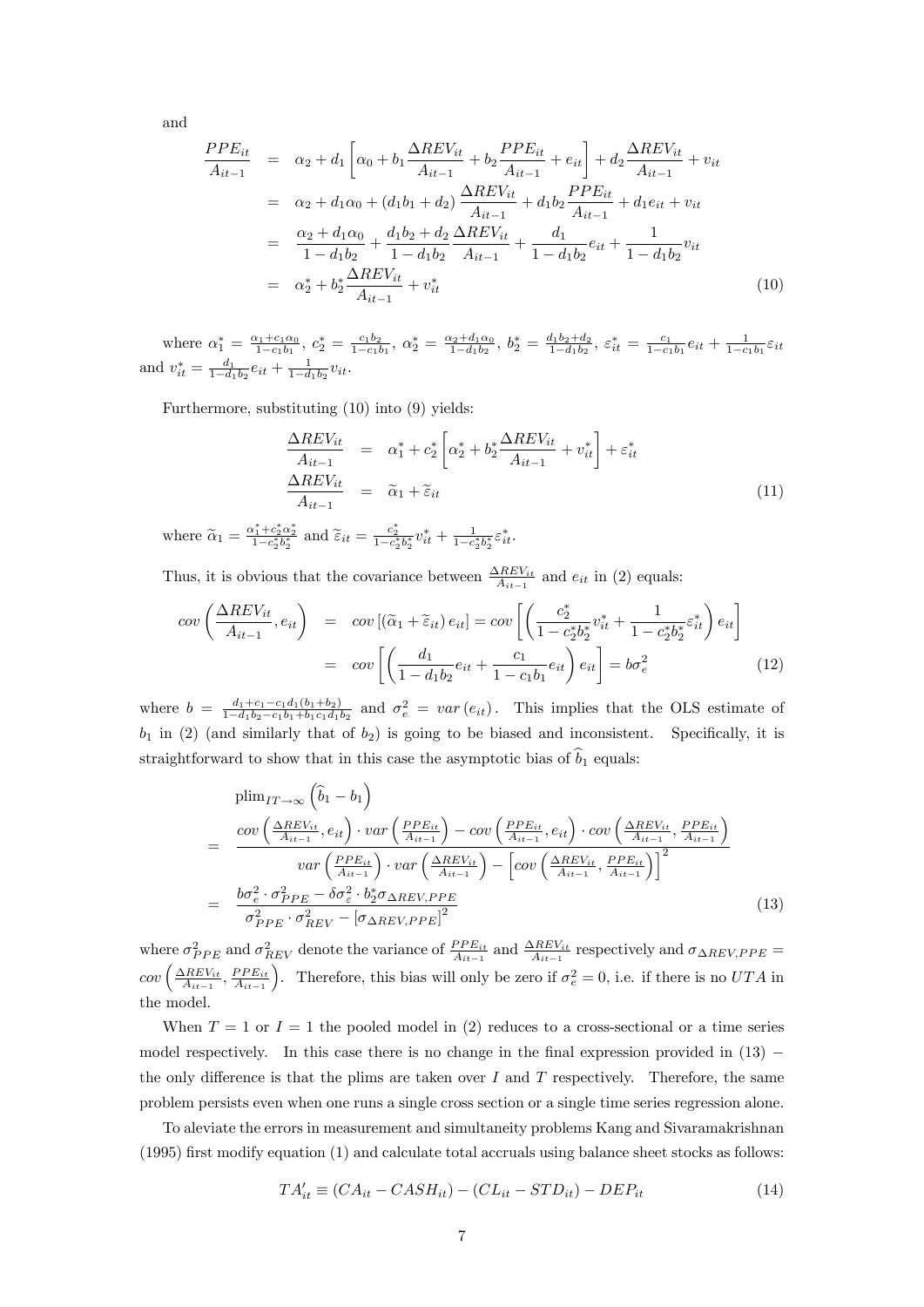The exception is the income statement flow of depreciation expense  $DEF$ . Given the balance sheet based calculation of  $TA'_{it}$ , Kang and Sivaramakrishnan (1995) then develop the following model that captures the expected variation of accrual balances:

$$
\frac{TA'_{it}}{A_{it-1}} = \alpha'_{0} + b'_{1} \frac{REV_{it}\left(\frac{AR_{it-1}}{REV_{it-1}}\right)}{A_{it-1}} + b'_{2} \frac{PPE_{it}\left(\frac{DEP_{it-1}}{PPE_{it-1}}\right)}{A_{it-1}} + b'_{3} \frac{EXP_{it}\left(\frac{NCA_{it-1}-AR_{it-1}}{EXP_{it-1}}\right)}{A_{it-1}} + e'_{it}
$$
\n(15)

where  $AR$  is accounts receivables,  $EXP$  is operating expenses comprising of cost of goods sold plus selling and administrative expenses before depreciation, and  $NCA = (CA - CASH)$  $(CL - STD)$  is net current assets. The main conceptual difference between the two approaches is that equation (15) attempts the decomposition of accruals into expected and unexpected using year-end balances, whereas equation (2) uses accrual flows. Also, notice that the explanatory variables of equation (15) represent products of turnover ratios and current account levels that combine both stocks and flows.<sup>9</sup> More importantly, it includes the additional covariate of  $EXP$  that is intended to capture the expected accruals related to the recognition of operating expenses. This seems a more plausible specification than equation  $(2)$  which assumes that normal level changes in working capital accounts are driven solely by changes in revenues. One practical advantage of  $(15)$  is that it is easier to find variables (instruments) that are correlated with the level of accrual balances compared to the changes in these accounts. Kang and Sivaramakrishnan (1995) estimate equation (15) using two-stage least squares (2SLS) and the generalised method of moments  $(GMM)^{10}$  Kang  $(1999)$  argues that this model performs better than the Jones model regardless of the sample size and using both time series and pooled estimation.<sup>11</sup> However, the problem with their analysis is that it does not control for unobserved effects that are either specific to the firm and constant through time, or common to all firms and time-variant  $$ therefore, it assumes implicitly that the sample observations are independent both across firms and over time and this may well result in severe biases in their estimates, as discussed below.

#### 2.3 Alternative Approaches

Different approaches have been employed to estimate models similar to Jones (1991) and Kang (1995), using time series, cross section or pooled data. Time series analysis has been performed at the level of a single firm and for a satisfactory length of data points (the lengthier the better), with total number of observations equal to  $Ti$  (e.g., Jones 1991; Dechow et al. 1995; Holthausen

<sup>&</sup>lt;sup>9</sup>The turnover ratios are supposed to serve another purpose other than the control of expected variation in accruals. Kang and Sivaramakrishnan (1995) and Kang (1999) assume that the ratios control for firm-specificity and transform the pooled sample of firm-years into a homogeneous group of firms irrespective of industry and other specific characteristics. This is a very restrictive assumption, and even if the turnover ratios would control for observed firm-specificty, there always be specific effects that are fixed to the firm dimension that are either (i) unobserved characteristics of a company that could be allowed for in the model as additional explanatory variables, such as the quality of management, but which are not added as they would introduce additional complexity to the modelling, or (ii) unobservable factors that cannot be observed or are too difficult to proxy, such as invisible assets or undisclosed proprietary information (Itami and Roehl, 1987).

 $10$  See Hansen (1982).

 $11$ In support, Thomas and Zhang (2000) compare the accuracy of six accruals models and also find that the Kang and Sivaramakrishnan (1995) specification, despite being the least popular model at that time, is the only one that performs moderately well. Their simulations show that all models similar to equation (2) have less forecasting ability than a naïve model that assumes total accruals to be equal to  $-5\%$  of the past period's total assets.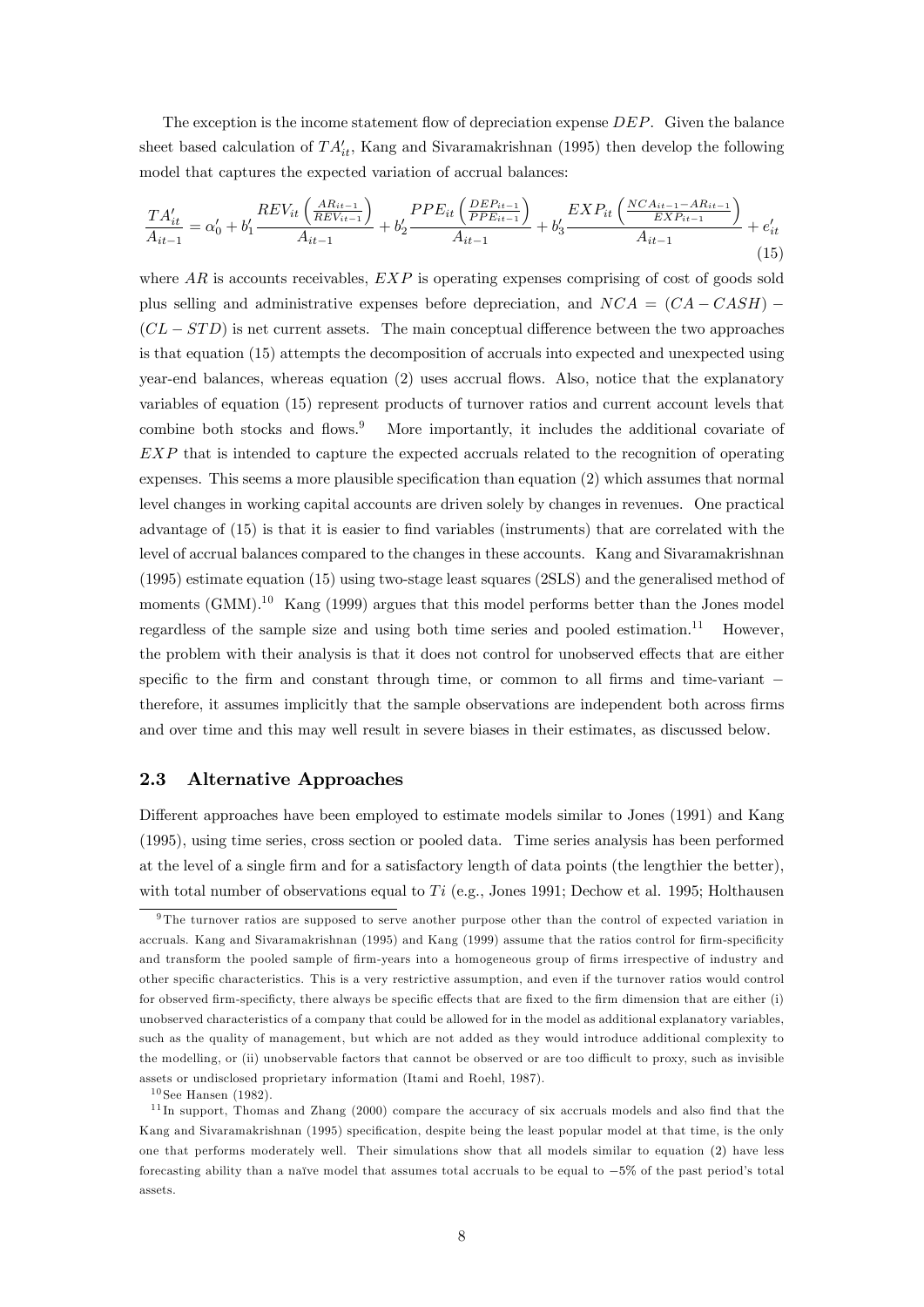et al. 1995; Gaver et al. 1995; Kang 1999). Although time series analysis recognises the reversal properties of accruals in time, it requires a sufficiently large number of observations, which is very difficult to find in practice. It also assumes that accruals are independently generated across Örms. This assumption seems unrealistic given that accruals are a result of cross-Örm transactions, and one would expect that the addition of total accruals in the market (including private Örms) would be an identity equal to zero. Finally time series analysis rules out the presence of unobserved factors that are common to the industry or the economy as a whole but vary through time, such as changes in the accounting standards, inflation, interest rates and other economy-wide shocks

Cross-sectional analysis has been performed at the level of industry or jurisdiction at a fixed point in time with total number of observations given by I (e.g., DeFond and Jiambalvo 1994; Subramanyam 1996; Beneish 1997; Kasnik 1999; Payne and Robb 2000; Xie 2001; Klein 2002). The use of cross-sectional data increases the sample across the spatial dimension, however, it assumes that all Örms are homogeneous and unrelated to each other. Furthermore, crosssectional analysis ignores fluctuations in the level or the change in accruals between two periods. These again are very restrictive assumptions since accruals are defined by individual firm-specific factors and are conditional to their reversal property in successive accounting periods.

Finally, pooled cross-sectional and time-series analysis has been performed on a group of firms that are commonly observed over a period of time with total number of observations equal to  $N = IT_i$  (e.g., Perry and Williams 1994; Kang and Sivaramakrishnan 1995; Kang 1999). Pooling the data increases estimation efficiency but compromises on the structure of accruals in both space and time by assuming that all observations are homogeneous and independent across both dimensions.<sup>12</sup>

#### 3 A Panel Data Approach

To circumvent the problems posed by analysing (i) time series data on individual firms, (ii) cross-sectional data on a sample of firms observed at a fixed point in time and (iii) pooled crosssectional and time series data, we follow a panel data approach. Panel data methods are more appropriate for estimating equations  $(2)$  and  $(15)$  because they offer much greater flexibility in terms of controlling for unobserved heterogeneity across firms and specificity over time.<sup>13</sup> Furthermore, panel data methods increase the amoung of available information (in comparison to time series or cross-sectional analysis alone) by offering more observations for the same sample of firms; therefore, estimation efficiency increases. $^{14}$ 

 $12$  Indeed, it has been shown that the market value of earnings cannot be constant across firms in neither crosssectional nor pooled samples; Collins and Kothari (1989), Cheng et al. (1992), Beneish and Harvey (1998), Lipe, Bryant and Widener (1998) have discussed this issue however, they all made use of time series data to perform these regressions and therefore their results are sub ject to the caveats of time series analysis that were described above.

<sup>&</sup>lt;sup>13</sup> These advantages of panel data methods are exploited by Grambovas, Giner and Christodoulou (2006), Bradbury and Christodoulou (2008) and Christodoulou, Grambovas and McLeay (2008) who find significant heterogeneous firm-specific effects in regressions that employ accounting variables. Boynton, Dobbins and Plesko (1992) also follow a panel data approach to run regressions similar to Jones. However they ignore the estimation problems analysed in section 2.

<sup>&</sup>lt;sup>14</sup>For a comprehensive econometric treatment of panel data analysis, see Hsiao (2003), Baltagi (2005) and Wooldridge (2008).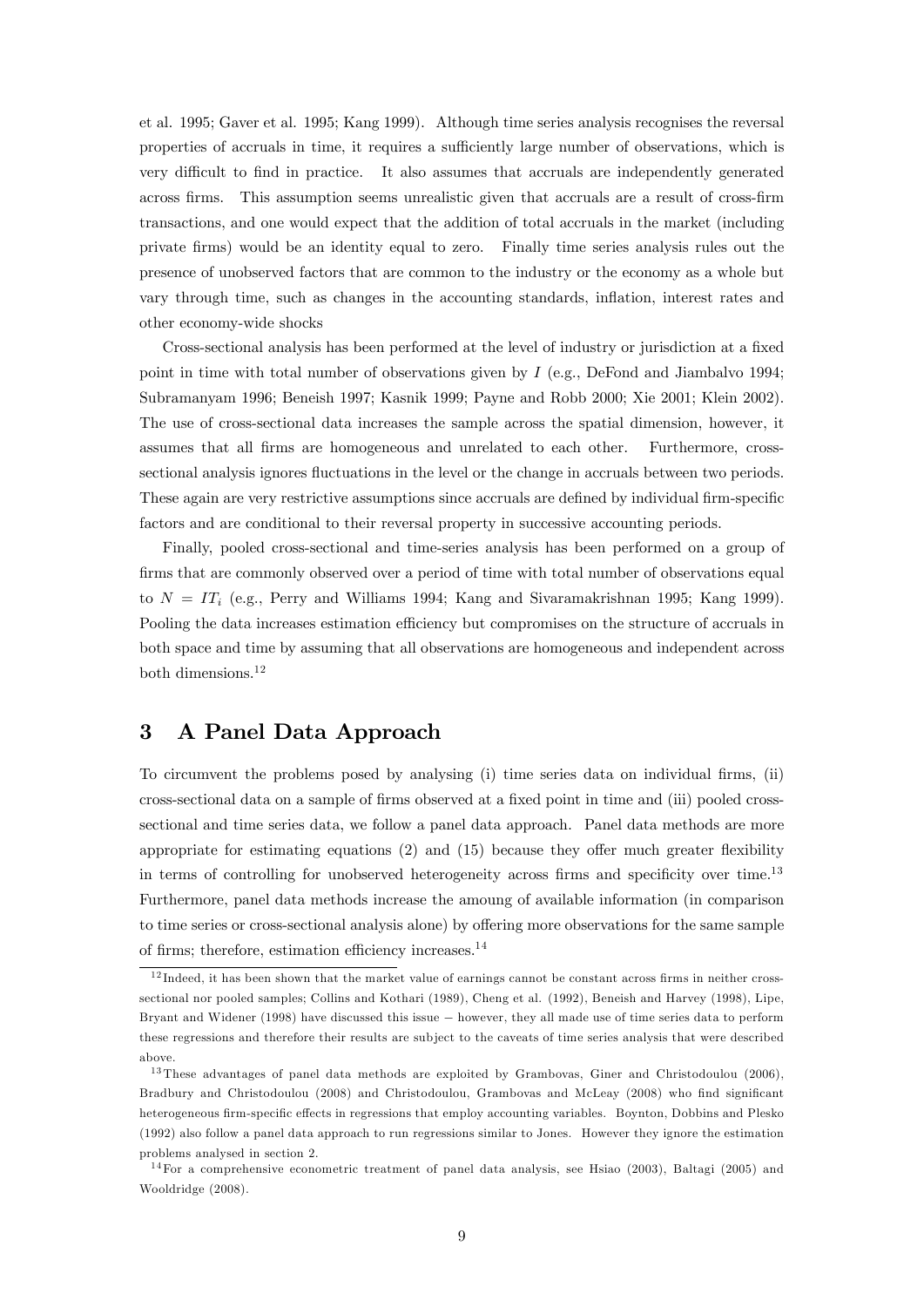We consider the following total accruals panel data model:<sup>15</sup>

$$
\dot{T}A_{i(\omega)t} = \beta_{1i(\omega)}R\dot{E}V_{i(\omega)t} + \beta_{2i(\omega)}R\dot{E}V_{i(\omega)t-1} + \beta_{3i(\omega)}P\dot{P}E_{i(\omega)t} \n+ \alpha_{i(\omega)} + \alpha_{\omega} + \gamma_t + \gamma_{\omega t} + m_{i(\omega)t} + u_{i(\omega)t}
$$
\n(16)

where  $T A_{i(\omega)t}$  denotes the deflated value of TA for firm i that belongs to industry  $\omega$  at time t, for  $\omega = 1, ..., \Omega$  and similarly for REV and PPE. The total number of firms in a given industry is equal to  $I_{(\omega)}$  and the total number of firms in all industries equals  $I = \sum_{\omega=1}^{\Omega} I_{(\omega)}$ .  $\alpha_{i(\omega)}$  and  $\alpha_{\omega}$ denote firm-specific and industry-specific time-invariant unobserved effects respectively, while  $\gamma_t$  and  $\gamma_{\omega t}$  reflect economy-wide and industry-wide factors respectively that change over time and influence the level of accruals.  $m_{i(\omega)t}$  reflects measurement errors in capturing expecting accruals and  $u_{i(\omega)t}$  is a purely idiosyncratic error term. Therefore, equation (16) allows for differences across firms and industries that are constant through time, as well as for common time-variant shocks that influence either all firms in the sample  $(\gamma_t)$ , and specific industries only  $(\gamma_{\omega t})$ . Henceforth, we refer to this model as Common Time and Industry Specific Effects with Heterogeneous Coefficients (CTISE-HC).

 $\beta_{1i(\omega)}$  is the coefficient of REV for firm  $i \in \omega$  and similarly for the remaining coefficients. Therefore, the coefficients of  $\dot{REV}$  and  $\dot{PPE}$  are allowed to vary across firms, meaning that the complete set of parameters that characterise expected accruals is specific to the firm level.

Equation (16) reduces to a pooled cross-sectional time series regression by imposing the following restrictions:  $\beta_{1i(\omega)} = \beta_1$ ,  $\beta_{2i(\omega)} = \beta_2$ ,  $\beta_{3i(\omega)} = \beta_3$ , and  $\alpha_{i(\omega)} = \alpha_{\omega} = \gamma_t = \gamma_{\omega} = 0$ . If either of these restrictions is violated, the pooled estimator is likely to be severely biased even in large samples. Equation (16) reduces to a time series model by letting  $I = 1$ , in which case the sum of  $\alpha_{i(\omega)}$  and  $\alpha_{\omega}$  collapses to a single intercept,  $\beta_{\kappa i(\omega)}$  for the coefficient index  $\kappa = 1, 2, 3$ , reduces to  $\beta_{\kappa}$ , while  $\gamma_t$  and  $\gamma_{\omega t}$  cannot be accounted for, resulting in omitted variables type of bias in the estimated coefficients. On the other hand when  $T = 1$ , (16) reduces to a crosssectional model, in which case the sum of  $\gamma_t$  and  $\gamma_{\omega t}$  reduces to a single intercept, while  $\alpha_{i(\omega)}$ ,  $\alpha_{\omega}$  and the firm-specific slope coefficients,  $\beta_{\kappa i(\omega)}$  for  $\kappa = 1, 2, 3$ , cannot be accounted for in estimation, resulting again in omitted variables type of bias.

We control for firm-specific heterogeneity in the slope coefficients by letting:

$$
\beta_{\kappa i(\omega)} = \beta_{\kappa} + \xi_{\kappa i(\omega)}, \xi_{\kappa i(\omega)} = \delta_{\kappa} S_{i(\omega)}, \text{ for } \kappa = 1, 2, 3. \tag{17}
$$

So equation (17) implies that the slope coefficients of  $R\ddot{E}V$  and  $P\dot{P}E$  vary across individual firms as a linear function of their size,  $S_{i(\omega)}$ . Indeed, there is evidence in the literature that firm size affects the level of expected accruals.<sup>16</sup> We proxy the size of the firm by its market value, averaged over the time period considered – that is,  $S_{i(\omega)} = \overline{MV}_{i(\omega)} = \frac{1}{T} \sum MV_{i(\omega)t}$ . This is a valid size measure given the focus on equities that are publicly listed on the stock exchange. In addition,  $\overline{MV}_{i(\omega)}$  has the additive advantage that it is exogenous to the accounting system and it is not affected by bookkeeping rules.

Another innovation of our model compared to the standard Jones model is that we do not arbitrarily impose the coefficient of the current value of sales to be equal to minus the coefficient

 $15$ All variables are deflated by assets.

 $16$  For example, see Sloan (1996) and Xie (2001).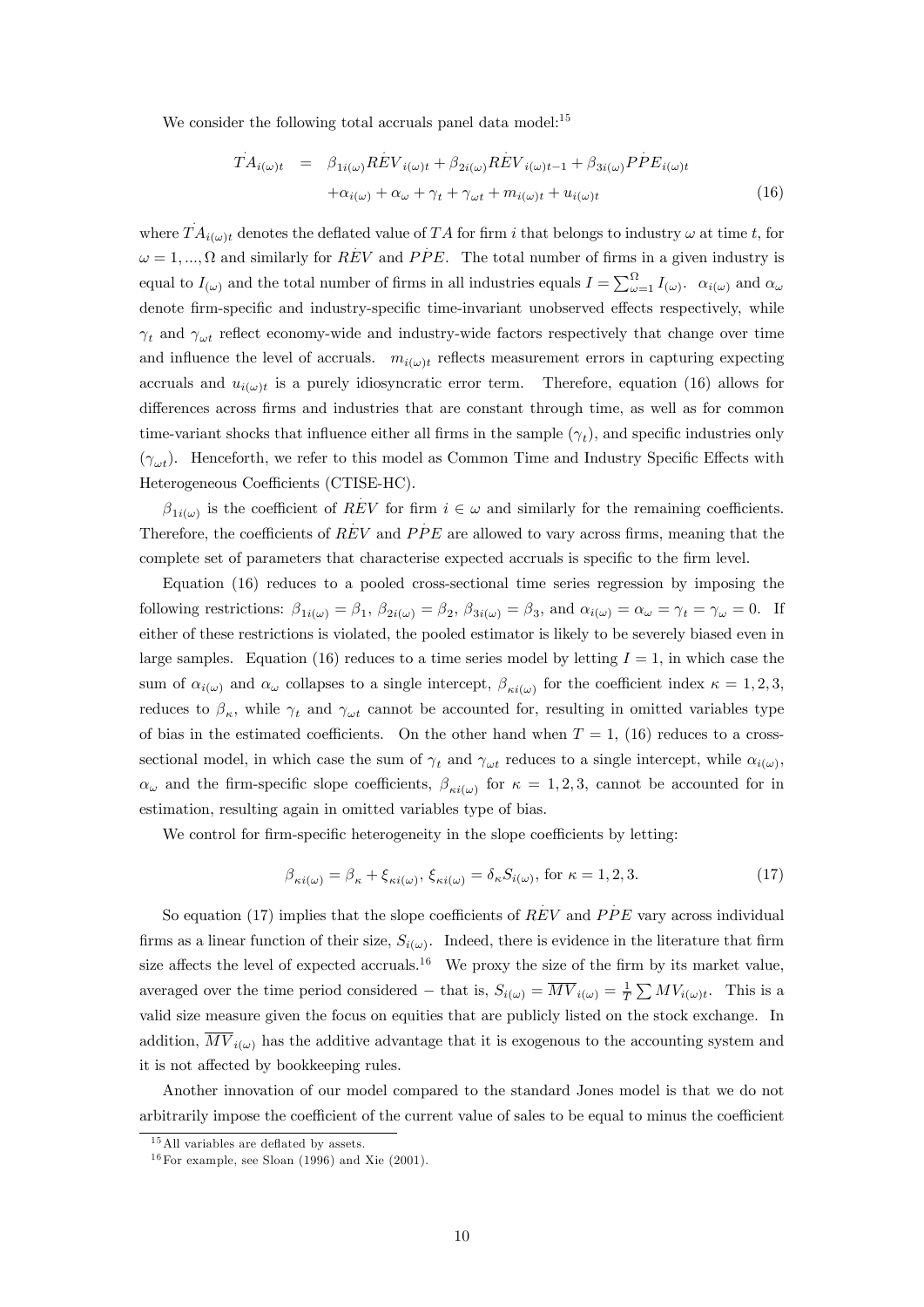of its first lagged value, i.e.  $\beta_1 = -\beta_2$ . Rather, this restriction is tested using the observed data through linear Wald tests.<sup>17</sup>

Thus, applying equation (17) into (16) yields the following representation:

$$
T A_{i(\omega)t} = \beta_{1i(\omega)t} R \dot{E} V_{i(\omega)t-1} + \beta_2 R \dot{E} V_{i(\omega)t-1} + \beta_3 P \dot{P} E_{i(\omega)t} + \delta_1 S_{i(\omega)} R \dot{E} V_{i(\omega)t} + \delta_2 S_{i(\omega)} R \dot{E} V_{i(\omega)t-1} + \delta_3 S_{i(\omega)} P \dot{P} E_{i(\omega)t} + \alpha_{i(\omega)} + \alpha_{\omega} + \gamma_t + \gamma_{\omega t} + m_{i(\omega)t} + u_{i(\omega)t}
$$
\n(18)

Expressing the observations in the equation above in terms of deviations from time-specific averages at the industry level we obtain:

$$
\underline{T}A_{i(\omega)t} = \beta_1 \underline{REV}_{i(\omega)t} + \beta_2 \underline{REV}_{i(\omega)t-1} + \beta_3 \underline{PPE}_{i(\omega)t} + \delta_1 \underline{\widetilde{REV}_{i(\omega)t} + \delta_2 \widetilde{REV}_{i(\omega)t-1} + \delta_3 \underline{PPE}_{i(\omega)t}} + \underline{\alpha}_{i(\omega)} + \underline{\alpha}_{\omega} + \underline{m}_{i(\omega)t} + \underline{u}_{i(\omega)t}
$$
\n(19)

where  $\underline{TA}_{i(\omega)t} = TA_{i(\omega)t} - \frac{1}{I_{(\omega)}}\sum_{i(\omega)}^{I_{(\omega)}}$  $\overline{T}A_{i(\omega)t} = \overline{T}A_{i(\omega)t} - \overline{T}A_{\omega t}$  with  $I_{(\omega)}$  denoting the total number of firms in industry  $\omega$ ,  $\underline{REV}_{i(\omega)t} = \overline{REV}_{i(\omega)t} - \frac{1}{I_{(\omega)}} \sum_{i(\omega)}^{I_{(\omega)}}$  $REV_{i(\omega)t}$ , and  $\widetilde{REV}_{i(\omega)t} =$  $S_{i(\omega)}REV_{i(\omega)t}-\frac{1}{I_{(\omega)}}\sum_{i(\omega)}^{I_{(\omega)}}S_{i(\omega)}REV_{i(\omega)t}$ . Likewise,  $\underline{\alpha}_{i(\omega)}=\alpha_{i(\omega)}-\frac{1}{I_{(\omega)}}\sum_{i(\omega)}^{I_{(\omega)}}\alpha_{i(\omega)}=\alpha_{i(\omega)}-\overline{\alpha}_{\omega}$ and similarly for the remaining variables. Notice that the transformation has removed  $\gamma_t$  and  $\gamma_\omega$  from the model, although there is still uncontrolled heterogeneity due to the presence of  $\underline{\alpha}_{i(\omega)}$ ,  $\underline{\alpha}_{\omega}$  in the error process and of course there is also the issue of simultaneity of the variables due to the double-entry book-keeping of financial statements.

In order to remove the time-invariant effects we transform the data by subtracting the mean of all future observations in the sample for each  $f_{\text{irm}} - a$  transformation known as 'orthogonal deviations<sup>'.18</sup> The motivation behind this transformation over 'first-differencing' is that it preserves sample size in panels with gaps (missing observations)<sup>19</sup>. Hence, the resulting model is now given by:

$$
\underline{T}\underline{A}_{i(\omega)t}^* = \underbrace{\beta_1 \underline{REV}^*_{i(\omega)t} + \beta_2 \underline{REV}^*_{i(\omega)t-1} + \beta_3 \underline{PPE}^*_{i(\omega)t}}_{+\delta_1 \underline{REV}^*_{i(\omega)t} + \delta_2 \underline{REV}^*_{i(\omega)t-1} + \delta_3 \underline{PPE}^*_{i(\omega)t} + \underline{m}^*_{i(\omega)t} + \underline{u}^*_{i(\omega)t}
$$
\n(20)

where  $\dot{T}\dot{A}^*_{i(\omega)t} = w_{it} \left( \dot{T}\dot{A}_{i(\omega)t} - \right)$  $\overline{TA}_{i(\omega)t+1} + \dots + \overline{TA}_{i(\omega)tT}$  $T - t$  $\setminus$ for  $t = 1, ..., T - 1$  and similarly for the remaining variables.<sup>20</sup>

Since both  $\underline{\alpha}_{i(\omega)}$  and  $\underline{\alpha}_{\omega}$  have been removed from (20), the only outstanding problem is the error in measurement in expected accruals,  $\underline{m}_{i(\omega)t}^*$ , and the simultaneity between all regressors

 $e^{20}w_{it} = \sqrt{(T-t)/(T-t+1)}$  is a weight that equalises the variance of the transformed errors.

<sup>&</sup>lt;sup>17</sup>Notice that in the same manner as with  $(7)-(8)$ ,  $REV$  and  $PPE$  can also be expressed as dependent variables in equations similar to (16). However, these are omitted here to save space.

 $18$  See Arellano and Bover (1995).

 $19$  In other words, contrary to first-differencing. which subtracts the previous observation from the contemporaneous one, orthogonal deviations subtract the average of all future available observations of a variable. As a result, no matter how many gaps, it is computable for all observations except the last for each individual, so it minimises data loss.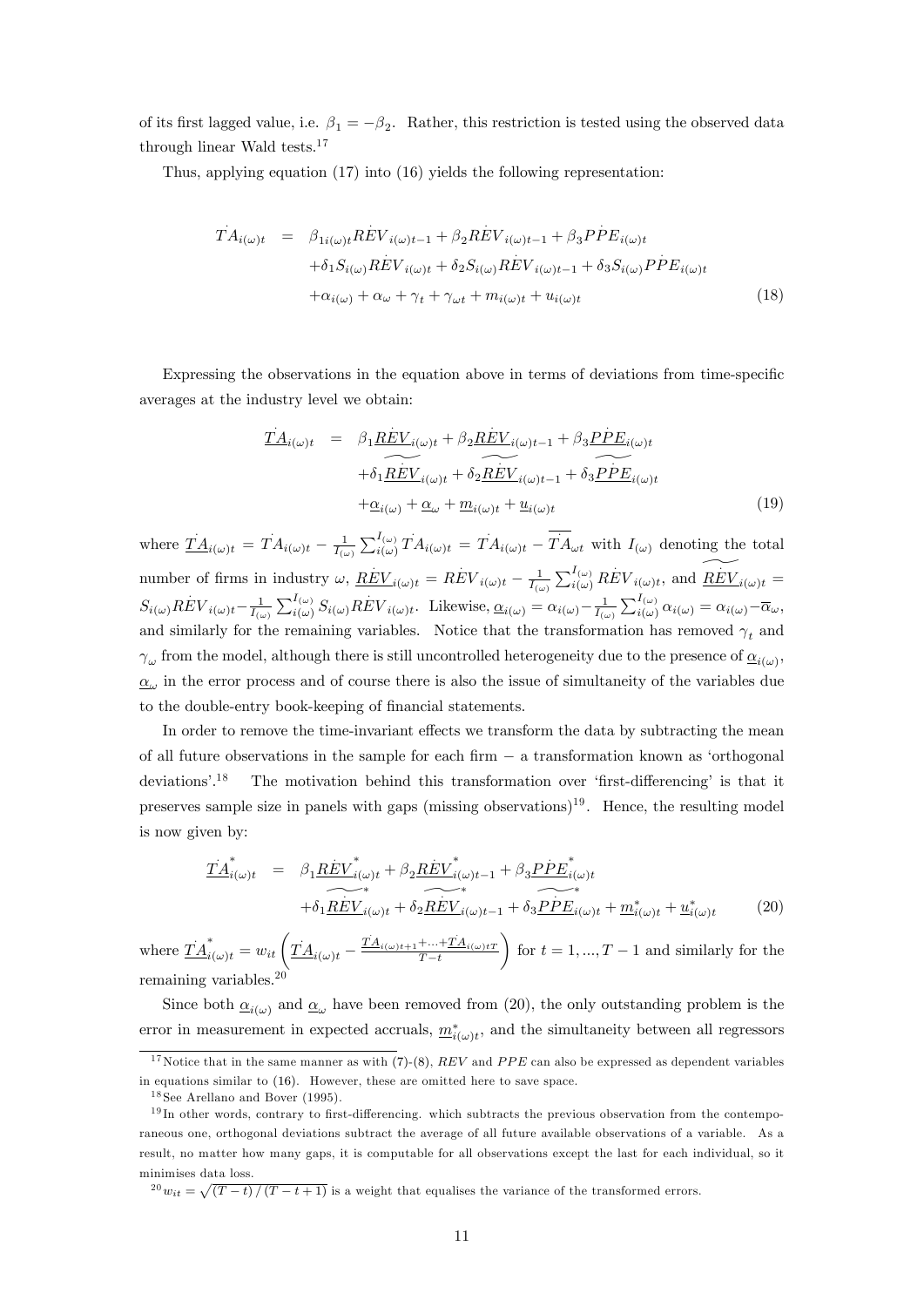and the regressand. To this end, we employ the Generalised Method of Moments (GMM), which is particularly useful in this context. Specifically, the method relies on specifying a number of variables that are uncorrelated with the transformed error,  $\underline{m}_{i(\omega)t}^* + \underline{u}_{i(\omega)t}^*$ , but correlated with the endogenous regressors. These variables are called instruments. Contrary to the OLS method, in which identification is achieved from the assumption that the regressors are orthogonal to the errors, and therefore the expectations of the inner products or moments of the regressors and the errors are set to zero, in GMM the estimation problem is to find the values of the coefficients that minimise the "total extent" to which the moments of the errors and the instruments depart from zero (see Hansen 1981).

An immediate issue that arises is how to find variables that are uncorrelated with  $m^*_{i(\omega)t}$  +  $\underline{u}^*_{i(\omega)t}$  but correlated with the endogenous regressors. One advantage of panel data analysis is that this choice comes naturally from the time series dimension of the panel. In particular, lagged values of  $\overrightarrow{REV}_i^*$ \* $i(\omega)t-1$ ,  $\overrightarrow{PPE}_i^*$  $\sum_{i(\omega)t}^*$ ,  $\underbrace{\widetilde{REV}}_{i(\omega)t-1}$  and  $\underbrace{\widetilde{PPE}}_{i}$  $\mathbf{c}_{i(\omega)t}$  can serve as instruments because they all are correlated with the endogenous regressors but there is no reason why they will also be correlated with the error, provided that  $\underline{m}_{i(\omega)t}^* + \underline{u}_{i(\omega)t}^*$  is serially uncorrelated<sup>21</sup>. Hence, the GMM estimator for the slope coefficients in  $(20)$  will be unbiased in large samples.

In addition, we estimate  $(20)$  by imposing the coefficient of the current value of sales to be equal to minus the coefficient of its first lagged value:

$$
\underline{T}\dot{A}_{i(\omega)t}^* = \beta \Delta \underline{REV}_{i(\omega)t}^* + \beta_3 \underline{PPE}_{i(\omega)t}^* + \delta \underline{\widetilde{REV}}_{i(\omega)t}^* + \delta \underline{\widetilde{PPE}}_{i(\omega)t}^* + \underline{m}_{i(\omega)t}^* + \underline{u}_{i(\omega)t}^* \qquad (21)
$$

and a panel version of Kang's (1995) model:

$$
\underline{\overrightarrow{TA}}_{i(\omega)t}^* = \alpha + c_1 \underline{\overrightarrow{REV}}_{i(\omega)t}^* + c_2 \underline{\overrightarrow{PPE}}_{i(\omega)t}^* + c_3 \underline{\overrightarrow{EXP}}_{i(\omega)t}^* + \overbrace{\overrightarrow{H_1 \underline{REV}}_{i(\omega)t}^* + d_2 \underline{\overrightarrow{PPE}}_{i(\omega)t}^* + d_3 \underline{\overrightarrow{EXP}}_{i(\omega)t}^* + \underline{\overrightarrow{m}}_{i(\omega)t}^* + \underline{\overrightarrow{u}}_{i(\omega)t}^*}^* \tag{22}
$$

where  $\overrightarrow{T}A_{i(\omega)t}^{\prime*}=w_{it}\left(\overrightarrow{T}A_{i(\omega)t}-\right)$  $\dot{T}A_{i(\omega)t+1} + ... + \dot{T}A_{i(\omega)tT}$  $T - t$  $\setminus$ with  $\underline{\ddot{T}}\underline{\dot{A}}_{i(\omega)t} = \ddot{T}\dot{A}_{i(\omega)t} - \frac{1}{I_{(\omega)}}\sum_{i(\omega)}^{I_{(\omega)}}$  $\ddot{T}A_{i(\omega)t} =$  $\overline{T}A_{i(\omega)t} - \overline{T}A_{\omega t}$  and  $\overline{T}A_{i(\omega)t} = \frac{T A'_{it}}{A_{it-1}}$ . Likewise,  $\underline{R}\overline{EV}^{*}_{i(\omega)t} = w_{it} \left( \underline{R}\overline{E}V_{i(\omega)t} \frac{REV}{\sum V_i(\omega)t+1} + \dots + \frac{REV}{\sum V_i(\omega)t}$  $T - t$  $\setminus$ with  $\underline{R}\ddot{\underline{E}}V_{i(\omega)t} = R\ddot{\underline{E}}V_{i(\omega)t} - \frac{1}{I_{(\omega)}}\sum_{i(\omega)}^{I_{(\omega)}}$  $\vec{REV}_{i(\omega)t} = \vec{REV}_{i(\omega)t} - \overline{\vec{REV}_{\omega t}}$  and  $\vec{REV}_{i(\omega)t} =$  $PPE_{it}(\frac{DEP_{it-1}}{PPE_{it-1}})$  $\left( \frac{\overline{PPE}_{it-1}}{\overline{PPE}_{it-1}} \right)$ , while  $\overline{REV} = S_{i(\omega)} REV_{i(\omega)t} - \frac{1}{I_{(\omega)}} \sum_{i(\omega)}^{I_{(\omega)}} S_{i(\omega)} REV_{i(\omega)t}$ . Similar notation holds for the remaining variables with  $P\ddot{P}E_{i(\omega)t} =$  $PPE_{it}(\frac{DEP_{it-1}}{PPE_{it-1}})$  $\frac{\left(\frac{DEF_{it-1}}{PE_{it-1}}\right)}{A_{it-1}}$  and  $\ddot{EXP}_{i(\omega)t}$  =  $\frac{EXP_{it}\left(\frac{NCA_{it-1}-AR_{it-1}}{EXP_{it-1}}\right)}{EXP_{it-1}}$  $\frac{EX P_{it-1}}{A_{it-1}}$ .

#### 4 Data and Statistical Description

The empirical application employs a balanced panel dataset from Datastream of  $I = 650$  US firms observed over the time period 1987-2006, but due to lagged and first-differenced transformations we lose the first year and the time period is thereafter reduced to a  $T = 19$  years with  $N = IT$ 12, 350. Equity listing consists of only primary quotes and excludes financial and unclassified equities, and the firm-panels are continuous with nonmissing multivariate data points for all variables that are employed by any of the regression models. Variables of interest include net

 $^{21}$ This is a testable assumption using Hansen's 1982) test for overidentifying restrictions. If either of these errors are serially correlated, further lags of these variables can be used.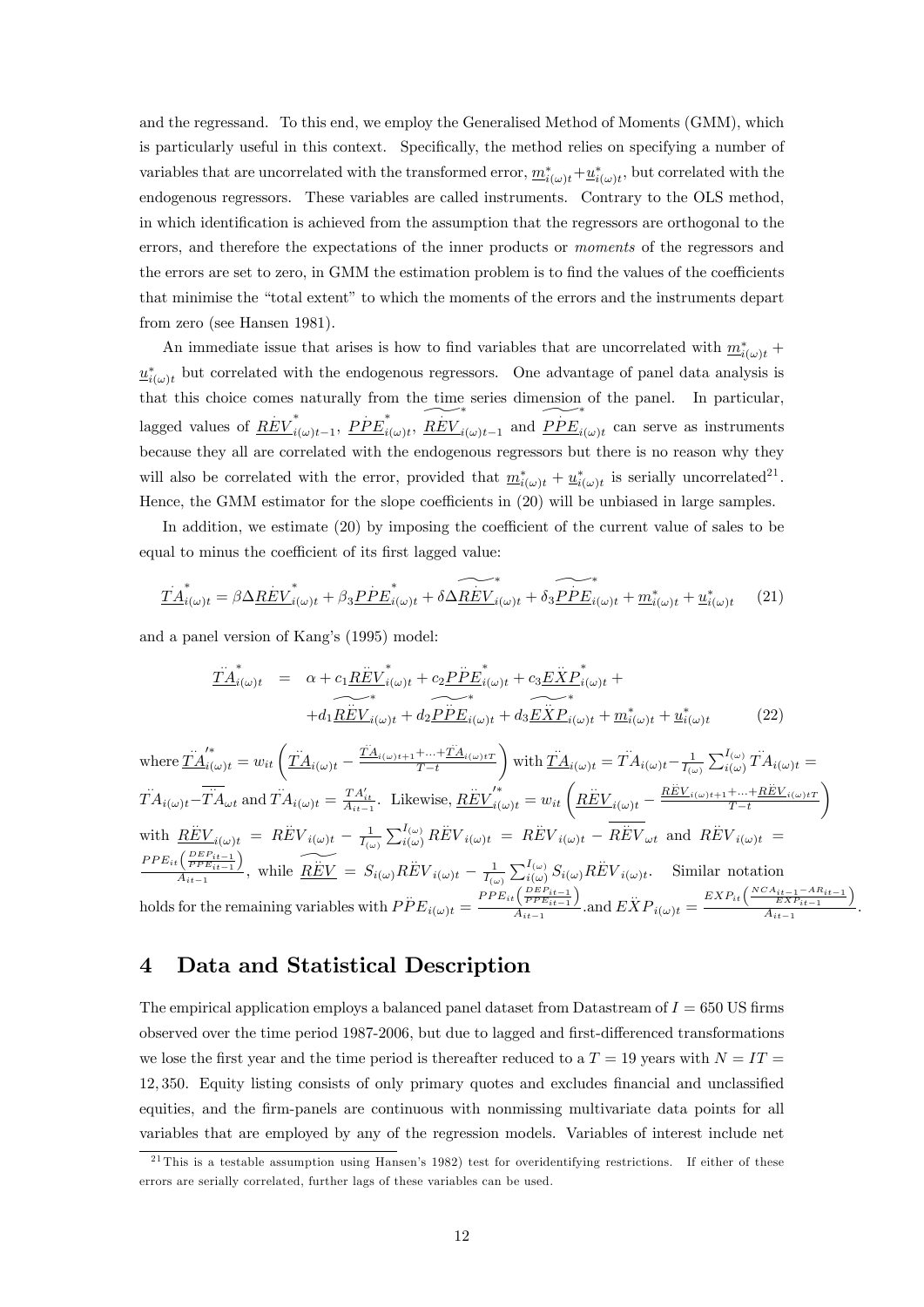sales revenue (item 1001), depreciation, depletion and amortisation (item 1151), total operating expenses (item 1249), net income available to common (item 1751), cash and equivalents (item 2001), receivables (item 2051), total inventories (item 2101), total current assets (item 2201), property, plant and equipment (item 2501), total assets (item 2999), short term and current portion of long term debt (item 3051), total current liabilities (item 3101), total shares (item NOSH), closing price (item P) and industry group (item 6011).

To mitigate the effect of extreme data points in the analysis we apply a filter developed by Hadi (1992, 1994) for multivariate relationships, modified specifically for panel data structures (Grambovas et al., 2006; Bradbury and Christodoulou  $2008$ ).<sup>22</sup> The modification involves the detection of multivariate extreme firm specific averages (over  $Ti$ ) for all variables employed in a regression model, so that extreme data points are identified at the level of the firm, in which case the entire panel is removed from the sample. By filtering the data from extreme firms we also hope to alleviate the problematic feature of the Jones-type of models in categorising extreme achievers as earnings management intensive Örms and very low performers as non earnings management firms (Dechow et al. 1995; McNichols 2000). For each set of variables within equations (20), (21) and (22), respectively, Hadi's filter detects 39, 60 and 59 extreme firms at the  $5\%$  level of significance leaving a robust sample of  $611$ ,  $590$  and  $591$  firms each one with 19 years of data. The appropriateness of this procedure is illustrated in Figure 1, where it is contrasted to the common approach of eliminating the extreme univariate  $1\%$  of firm-year observations. It is evident that the univariate procedure severely amputates the association between variables, whereas Hadiís filter correctly recognizes those data points that are simultaneously extreme for all variables at the level of the firm. It may remove slightly less observations than the  $1\%$  approach but does not disrupt the discontinuity of the time series which in turn will create additional missing observations when fitting models with dynamic features.

Figure 2 presents an analysis of variance for all variables employed in the six models considered, i.e. the original model of Jones (1991) with and without Common Time and Industry Specific Effects with Heterogeneous Coefficients (CTISE-HC) (see equations (21) and (2) respectively), the 'decomposed' Jones model (the one that does not impose  $\beta_1 = -\beta_2$  in equation (20)) with and without CTISE-HC, and the Kang and Sivaramakrishnan (1995) with and without CTISE-HC (see equations (22) and (15) respectively). The pooled variance is decomposed into that portion that is introduced due to intra-firm variability (Within) and that which is generated due to differences amongst firms (Between). First of all, it is very reassuring to see that the level of Within variation remains very high and in many cases as high as the level of the pooled variation, and this is an indication that the variables are well identified for use under a panel data model (Baum, 2006). Secondly, the levels of Between and Within variation for the variables employed in the Kang and Sivaramakrishnan (1995) model are much higher than any other model relative to Pooled, implying that turnover ratios indeed convey significant

 $22$  The heuristic univariate approach to extreme values is not justifiable as the observations that are removed are not necessarily 'extreme' and, secondly, the remaining data may suffer from masking and swamping problems. That is to say, one extremely leveraged observation may mask the appearance of another, or a small cluster of outliers may attract the mean and ináate the variance in such a manner that some other observations will appear as outliers, when in fact they are not. In addition, the univariate approach overlooks the association between variables and cannot guarantee robust multivariate estimates. See also Hadi and Simonoff (1993), who consider methods for detecting multiple outliers in multivariate linear (regression) models, and for a more detailed discussion over the identification of outlying observations, see Hadi (2006).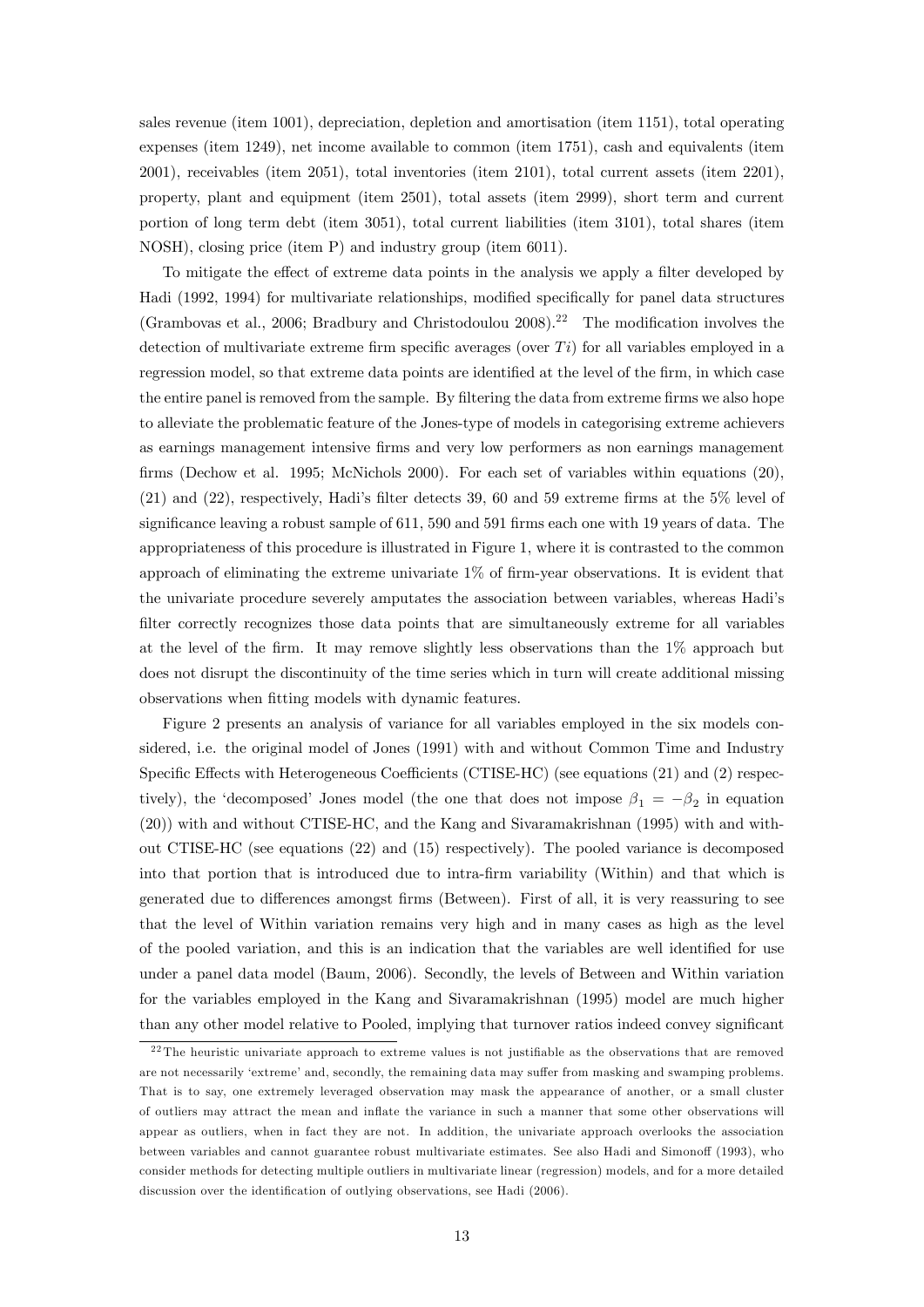firm-specific heterogenous information. Thirdly, the introduction of CTISE-HC does not seem to distort the useful variance that is introduced by the non-demeaned variables. Table 1 gives a more detailed statistical description of these variables in terms of arithmetic means, minima and maxima.

#### 5 Empirical Results

Table 2 reports the regression results for the Jones (1991) model and the 'decomposed' Jones model – hereafter JO and JOD respectively – using OLS, as well as the results for the Kang and Sivaramakrishnan (1995) model – hereafter KS – using the generalised method of moments.<sup>23</sup> All models are estimated on a pooled sample, on  $I$  separate time series and on  $T$  separate crosssections. For the time series regressions we report only the average of the estimated coefficients of all Örms. Likewise, for the cross-sectional regressions we report the yearly average of the estimated coefficients.

As we can see, for the pooled model all the variables used in JO and JOD are statistically significant at the 1% level, although the value of the  $R^2$  coefficient is fairly small, indicating that the model has low explanatory power. Notice also that the restriction  $\beta_1 = -\beta_2$  is strongly rejected on this occasion using a Wald test, meaning that JO is not supported by the data over JOD. For the KS model all variables appear to be statistically insignificant, indicating that the model is not appropriate in this context.

For the time series and cross-sectional regressions we avoid reporting the significance of coefficients, F statistics or R-squares because the results refer to averages. However, previous literature has relied upon these averages (and the average of their significance) to make inferences. This is an erroneous practice and can be misleading. For example, Figure 3 shows that when the JO model is estimated using firm-by-firm OLS time series regressions, almost half of the estimated parameters for  $\Delta REV$  are insignificant at the 95% level (300 coefficients out of 649), and similarly, for the estimated coefficients of  $REV$  from the decomposed Jones model. In this sense, the KS model appears to do better in estimating firm-by-firm time series regressions but again, this is not ideal given the practical difficulties to find enough data (even a sample of 19 years is considered to be a short time series).

Table 3 reports the results obtained from estimating the panel versions of JO, JOD and KS, i.e. equations (20), (21) and (22), using the generalised method of moments. The GMM estimator in Panel A uses the second lags of the variables as instruments while the GMM estimator in Panel B uses the third lags. The null hypothesis of zero first order or second order serial correlation is rejected using the  $1\%$  level of significance. This implies that only the results reported in Panel B are valid because the second lags of the variables used as instruments in Panel A will actually be correlated with the error term. This is confirmed by Hansen's test for overidentifying restrictions; the null hypothesis that the instruments used are orthogonal to the error term is strongly rejected in Panel A. This is not the case for panel B and therefore we will focus our attention on this panel only.<sup>24</sup> The estimated coefficients should be interpreted as follows; the coefficient of  $-$  say  $\underline{REV}^{*KS}_{i(\omega)t}$  refers to the GMM estimate of  $c_1$  in (22), while the

 $^{23}$ In this case the first lags of the explanatory variables are used as instruments.

 $^{24}$ This result also implies that there is no third order serial correlation in the error term  $-$  otherwise, Hansen's test statistic would be significant.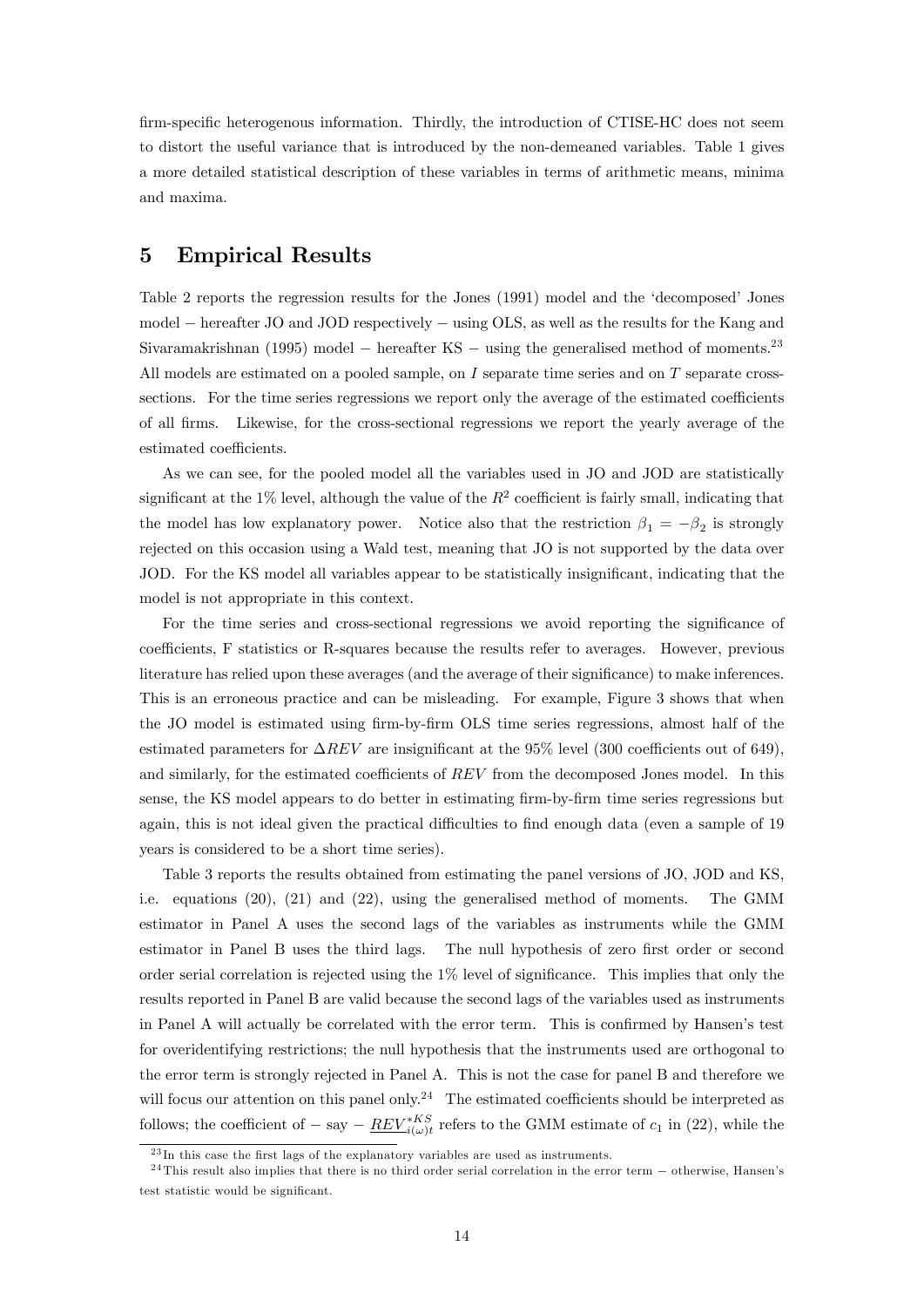coefficient of  $\widetilde{REV}^{*KS}_{i(\omega)t}$  refers to the estimate of  $d_1$  in the same equation. Hence  $\widehat{c}_{1i(\omega)} = \widehat{c}_1 + \widehat{c}_2$  $d_1S_{i(\omega)} = \hat{c}_1 + d_1MV_{i(\omega)}$  according to equation (17) and given that  $S_{i(\omega)}$  is proxied by  $MV_{i(\omega)}$ . The average value of  $\hat{c}_{1i(\omega)}$  can then be computed as  $\sum_{\omega=1}^{\Omega} \sum_{i(\omega)=1}^{N_{\omega}} (\hat{c}_1 + \hat{d}_1 \overline{MV}_{i(\omega)}) = \hat{c}_1 + \hat{c}_2$  $\hat{d}_1 \sum_{\omega=1}^{\Omega} \sum_{i(\omega)=1}^{N_{\omega}} \overline{MV}_{i(\omega)} = .4279 + .1081 \times .7966 = .515$ . On the other hand, the values of the corresponding coefficient obtained from (i) the pooled regression, (ii) the time series regressions and (iii) the cross-sectional regressions equal  $-7.4339$ , 0.5326 and 2.0528 respectively (see Table 2). This shows the extent to which these coefficients can differ when the model is mis-specified or the estimation method does not take into account the various issues analysed in Section 2.<sup>25</sup> Similar results apply for the remaining coefficients although it is worth noting that, interestingly, we have not found the same magnitude of difference in the estimated parameters in the Jones model.

Notice that some of the coefficients in Panel B are not statistically significant. For example, in the Jones model the coefficient of  $\Delta \underline{REV}_{i(\omega)t}^*$  is insignificant, when theory predicts that this shouldn't be the case. However, as we can see from equation  $(17)$ , what matters actually is whether at least one of  $\beta_1$  or  $\delta_1$  is significant, which is true in the present case. In fact this disaggegration shows that the size of the firm is important in determining the value of the coefficient of  $\Delta REV$ . By contrast, size is not important in explaining firm-specific differences in the coefficient of  $PPE$  (since  $\delta_2$  is insignificant) and therefore it appears that this coefficient is homogeneous across Örms. Similar conclusions can be made in the KS model, where the coefficients of revenues and operating expenses appear to be heterogeneous but not that of PPE.

#### References

- $[1]$  Arellano M. and Bover O. (1995), "Another look at the instrumental variables estimation of error components models", Journal of Econometrics, 68: 29–51.
- [2] Baltagi B.H. (2005), Econometric Analysis of Panel Data, 3rd ed., John Wiley & Sons.
- [3] Bartov E. and Mohanran P. (2004), "Private Information, Earnings Manipulation, and Executive Stock-Option Exercises", The Accounting Review, 79(4):889-920.
- [4] Baum C.F. (2006), "An Introduction to Modern Econometrics Using Stata", Stata Press.
- [5] Beneish M.D. (1997), "Detecting GAAP Violations: Implications for assessing Earnings Management among Firms with Extreme Financial Performance," Journal of Accounting and Public Policy, 16:271-309.
- [6] Bhattacharya U., Daouk H. and Welker M. (2003), "The World Price of Earnings Opacity," The Accounting Review, 78:641-678.
- [7] Bernard V.L. and Skinner D. (1996), "What Motivates Managers' Choice of Discretionary Accruals", Journal of Accounting and Economics, 22(1-3):313-325.

 $^{25}$ All these estimated coefficients for REV should be close to each other if the models had been specified correctly.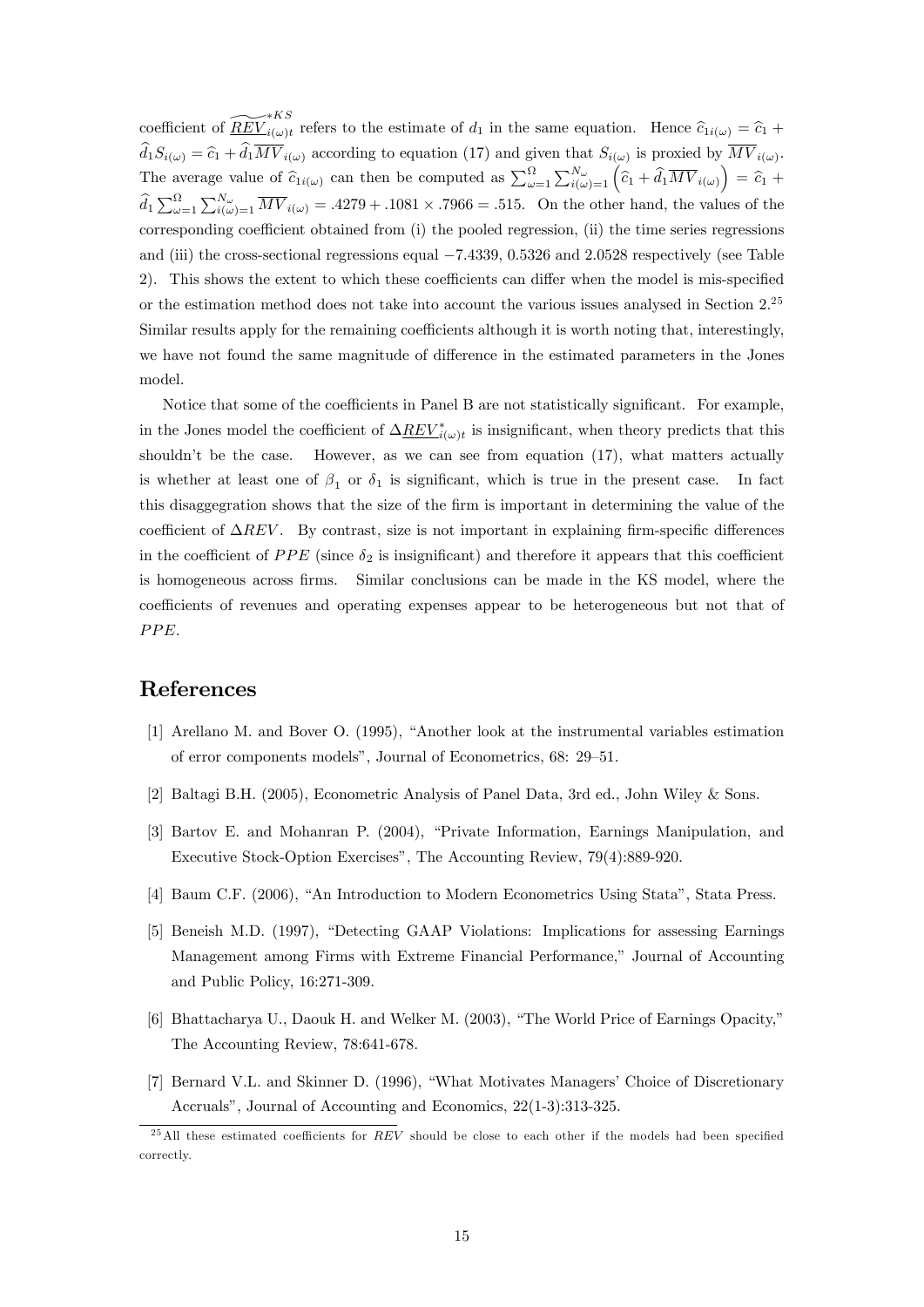- [8] Boynton C.E., Dobbins P.S. and Plesko G.A. (1992), "Earnings Management and the Corporate Alternative Minimum Tax", Journal of Accounting Research, 30(Supplement): 131-153.
- [9] Bradbury M.E. and Christodoulou D. (2008), "The Choice of Financial Year End and Implications for Empirical Research", working paper, Massey University and The University of Sydney.
- [10] Burgstahler D. and Dichev I. (1997), "Earnings Management to Avoid Earnings Decreases and Losses", Journal of Accounting and Economics, 24(1):99-126.
- [11] Cheng Q. and Warfield T.A. (2005), "Equity Incentives and Earnings Management", The Accounting Review,  $80(2):441-476$ .
- [12] Christodoulou D. and McLeay S. (2008), "The Contemporaneously Endogenous Character of Accounting Variables", working paper. The University of Sydney and the University of Wales Bangor.
- [13] Christodoulou D., Grambovas C. and McLeav S. (2008), "A Generalised Model of Accounting Earnings on Market Returns", working paper, The University of Sydney, Manchester University and the University of Wales Bangor.
- [14] Darrough M. and Rangan S. (2005), "Do Insiders Manipulate Earnings when they Sell their Shares in an Initial Public Offering?", Journal of Accounting Research, 43(1):1-33.
- [15] Dechow (1994), "Accounting Earnings and Cash Flows as Measures of Firm Performance: The role of accounting accruals", Journal of Accounting and Economics, 18(1):3-42.
- [16] Dechow P.M., Sloan R.G. and Sweeney A.P. (1995), "Detecting Earnings Management", Accounting Review,  $70(2):193-225$ .
- [17] Dechow P.M., Kothari S.P. and Watts R.L. (1998), "The Relation between Earnings and Cash Flows", Journal of Accounting and Economics, 25:133-168.
- [18] Dechow P.M. and Skinner D. (2000), "Earnings Management: Reconciling the Views of Accounting Academics, Practitioners, and Regulators", Accounting Horizons, 14(2), 235-250.
- [19] DeFond M.L. and Jiambalvo J. (1994), "Debt Covenant Violation and Manipulation of Accruals", Journal of Accounting and Economics, 17:145-176.
- [20] Degeorge F., Patel J. and Zeckhauser R. (1999), "Earnings Management to Exceed Thresholds", The Journal of Business,  $72(1)$ :1-33.
- [21] Garza-Gómez X., Okumura M. and Kunimura M. (1999), "Discretionary Accrual Models and the Accounting Process", Kobe Economics and Business Review, 45:103-135
- [22] Gaver J.J., Gaver K.M. and Austin J.R. (1995), "Additional Evidence on Bonus Plans and Income Management", Journal of Accounting and Economics, 19(1):3-28.
- [23] Grambovas C., Giner B. and Christodoulou D. (2006), "Earnings Conservatism: Panel Data Evidence from the EU and the US", Abacus,  $42(3/4)$ :349-378.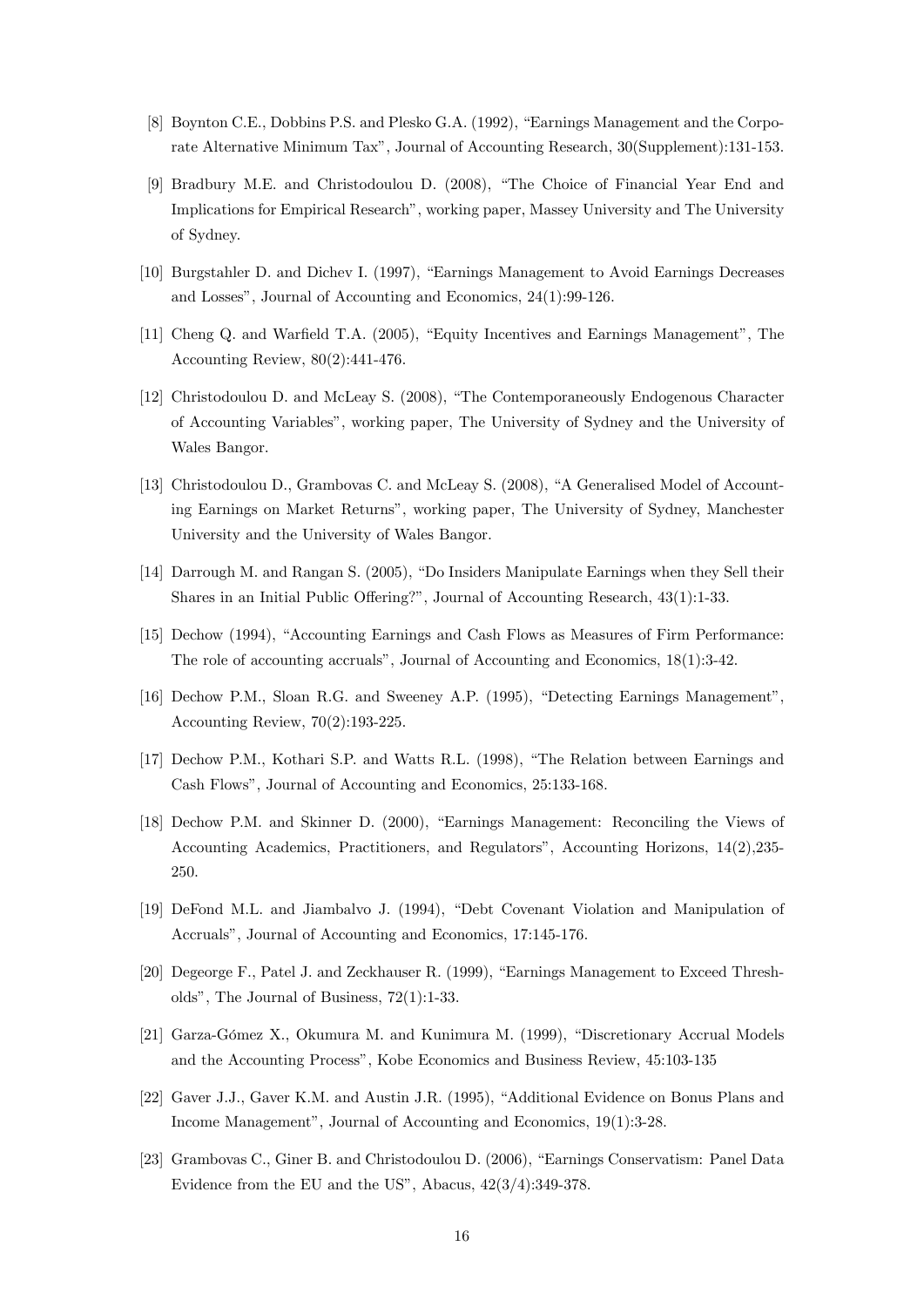- [24] Guay W.R., Kothari, S.P. and Watts R.L. (1996), "A Market-Based Evaluation of Discretionary Accrual Models", Journal of Accounting and Economics, 34(Supplement):83-105.
- [25] Hadi A.S. (1992) "Identifying Multiple Outliers in Multivariate Data", Journal of the Royal Statistical Society: Series B, 54(3):761-771.
- [26] Hadi A.S. (1994), "A Modification of a Method for the Detection of Outliers in Multivariate Samples", Journal of the Royal Statistical Society: Series B, 56(2):393-396.
- [27] Hadi A.S. (2006), Identification of Outliers in Large Statistical Data, John Wiley & Sons.
- [28] Hadi A.S. and Simonoff J.S. (1993) "Procedures for the Identification of Multiple Outliers in Linear Models", Journal of the American Statistical Association,  $88(424):1264-1272$ .
- [29] Hansen G.A. (1999), "Bias and Measurement Error in Discretionary Accrual Models", working paper, Penn State University.
- [30] Hansen, L. (1982) "Large Sample Properties of Generalized Method of Moments Estimators". Econometrica. 50. 1029-1054.
- [31] Healy P.M. and Wahlen J.M. (1999) "A Review of the Earnings Management Literature and its Implication for Standard Setting", Accounting Horizons, 13(4):365-383.
- [32] Heij C., de Boer P., Frances P.H., Kloek T. and van Dijk H.K. (2004), Econometric Methods with Applications in Business and Economics, Oxford University Press.
- [33] Holthausen R.W., Larcker D.F. and Sloan R.G. (1995) "Annual Bonus Schemes and the Manipulation of Earnings", Journal of Accounting and Economics, 19(1):29-74.
- [34] Hribar P. and Collins D.W. (2002), "Errors in Estimating Accruals: Implications for Empirical Research," Journal of Accounting Research, 40:105-135.
- [35] Hsiao C. (2003), Analysis of Panel Data, 2rd ed., Cambridge University Press.
- [36] Itami H. and Roehl T.W. (1987), Mobilizing Invisible Assets, Harvard University Press.
- [37] Jeter D.C. and Shivakumar L. (1999), "Cross Sectional Estimation of Abnormal Accruals Using Quarterly and Annual Data: Effectiveness in Detecting Event-Specific Earnings Management", Accounting and Business Research, 29(4):299-319.
- [38] Johnston D. and Rock S. (2005), "Earnings Management to Minimize Superfund Clean-up and Transaction Costs", Contemporary Accounting Research, 22(3):617-642.
- [39] Jones J.J. (1991), "The Effects of Foreign Trade Regulation on Accounting Choices", Journal of Accounting Research,  $29(2):193-228$ .
- [40] Kang S.-H. (1999), "A Conceptual and Empirical Evaluation of Accruals Prediction Models", working paper, George Washington University.
- [41] Kang S.-H. and Sivaramakrishnan K. (1995), "Issues in Testing Earnings Management and an Instrumental Variable Approach", Journal of Accounting Research, 33(2):353-367.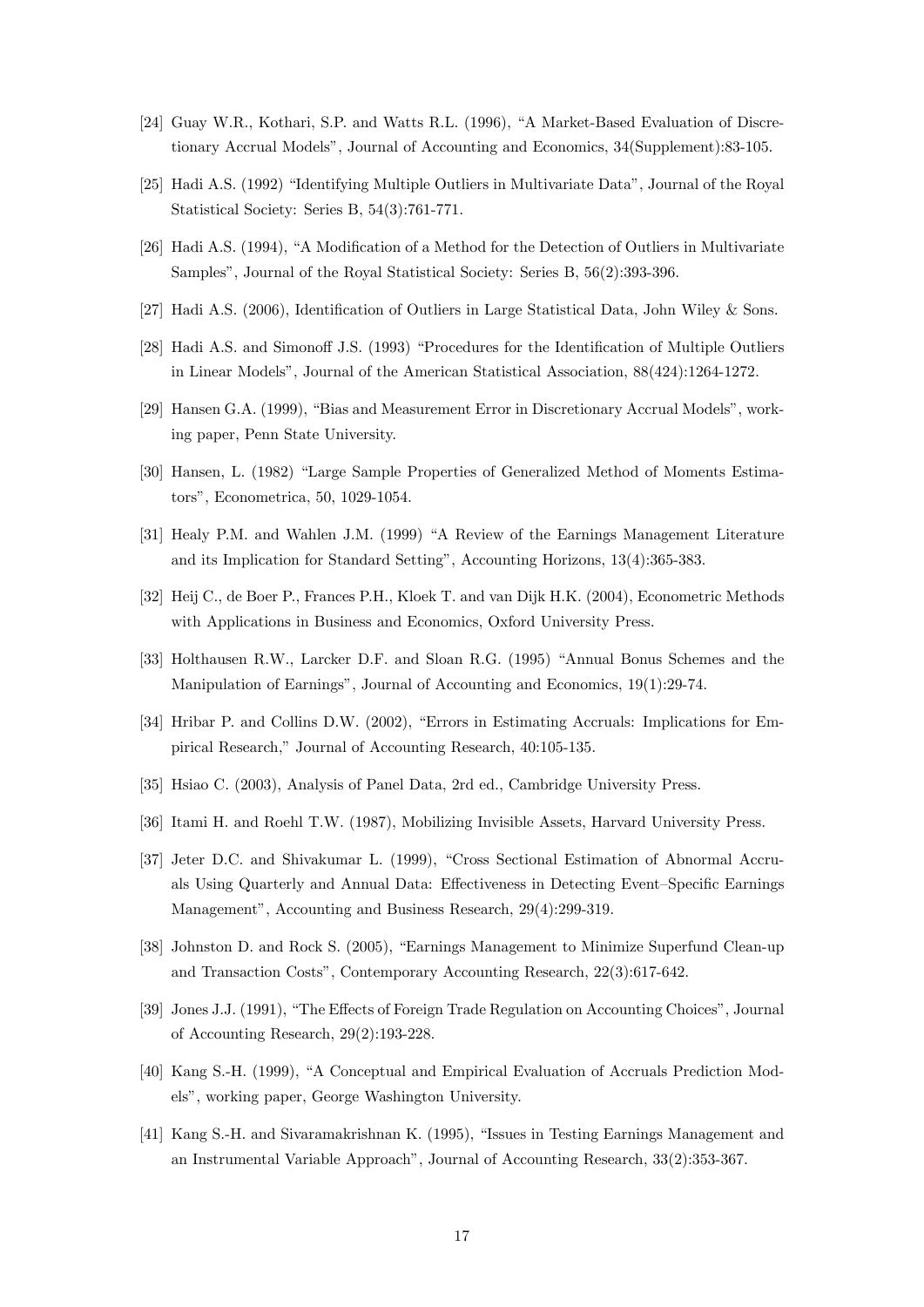- [42] Kasnik R. (1999), "On the Association between Voluntary Disclosure and Earnings Management," Journal of Accounting Research, 37:57-81.
- [43] Klein A. (2002), "Audit Committee, Board of Director Characteristics, and Earnings Management," Journal of Accounting and Economics, 33:375-400.
- [44] Kothari, S., Leone, A. and Wasley, C. (2004), "Performance Matched Discretionary Accrual Measures", Journal of Accounting & Economics, 39:163-197.
- [45] McNichols M.F. (2000), "Research Design Issues in Earnings Management Studies", Journal of Accounting and Public Policy, 19:313-345.
- [46] Marquardt C.A. and Wiedman C.I. (2004), "How Are Earnings Managed? An Examination of Specific Accruals", Contemporary Accounting Research, 21(2):461-491.
- [47] Nelson M.W., Elliot J.A. and Tarpley R.L. (2003). "How are Earnings Managed? Examples from Auditors," Accounting Horizons, 17(Supplement):17-26.
- [48] Payne J.L. and Robb S. (2000), "Earnings Management: The Effect of Ex-Ante Earnings Expectations," Journal of Accounting, Auditing, and Finance, 15:371-392.
- [49] Peasnell K.V., Pope P.F. and Young S. (2000), "Detecting Earnings Management Using Cross-Sectional Abnormal Accruals models", Accounting and Business Research, 30(4):313-326.
- [50] Perry S.E. and Williams T.H. (1994), "Earnings Management Preceding Management Buyout Offers", Journal of Accounting and Economics, 18(2):157-179.
- [51] Pourciau S. (1993), "Earnings Management and Non-Routine Executive Changes", Journal of Accounting and Economics, 16:317-336.
- [52] Sloan R. G. (1996), "Do Stock Prices Fully Reflect Information in Accruals and Cash Flows About Future Earnings?", The Accounting Review, 71(3):289-315.
- [53] Shivakumar L. (1996), "Essays Related to Equity Offerings and Earnings Management", PhD Thesis, Vanderbilt University.
- [54] Skinner D.J. and Sloan R.G. (2002), "Earnings Surprises, Growth Expectations, and Stock Returns or Don't Let an Earnings Torpedo Sink Your Portfolio," Review of Accounting Studies, 7:289-312.
- [55] Subramanyam, K. R. (1996), "The Pricing of Discretionary Accruals", Journal of Accounting and Economics,  $22(1/3):249-281$ .
- [56] Teoh S.H., Welch I. and Wong T.J. (1998), "Earnings Management and the Post-Issue Performance of Seasoned Equity Offerings", The Journal of Financial Economics, 50:63-99.
- [57] Thomas J. and Zhang X.-J. (2000), "Identifying Unexpected Accruals: A Comparison of Current Approaches", Journal of Accounting and Public Policy, 19:347-376.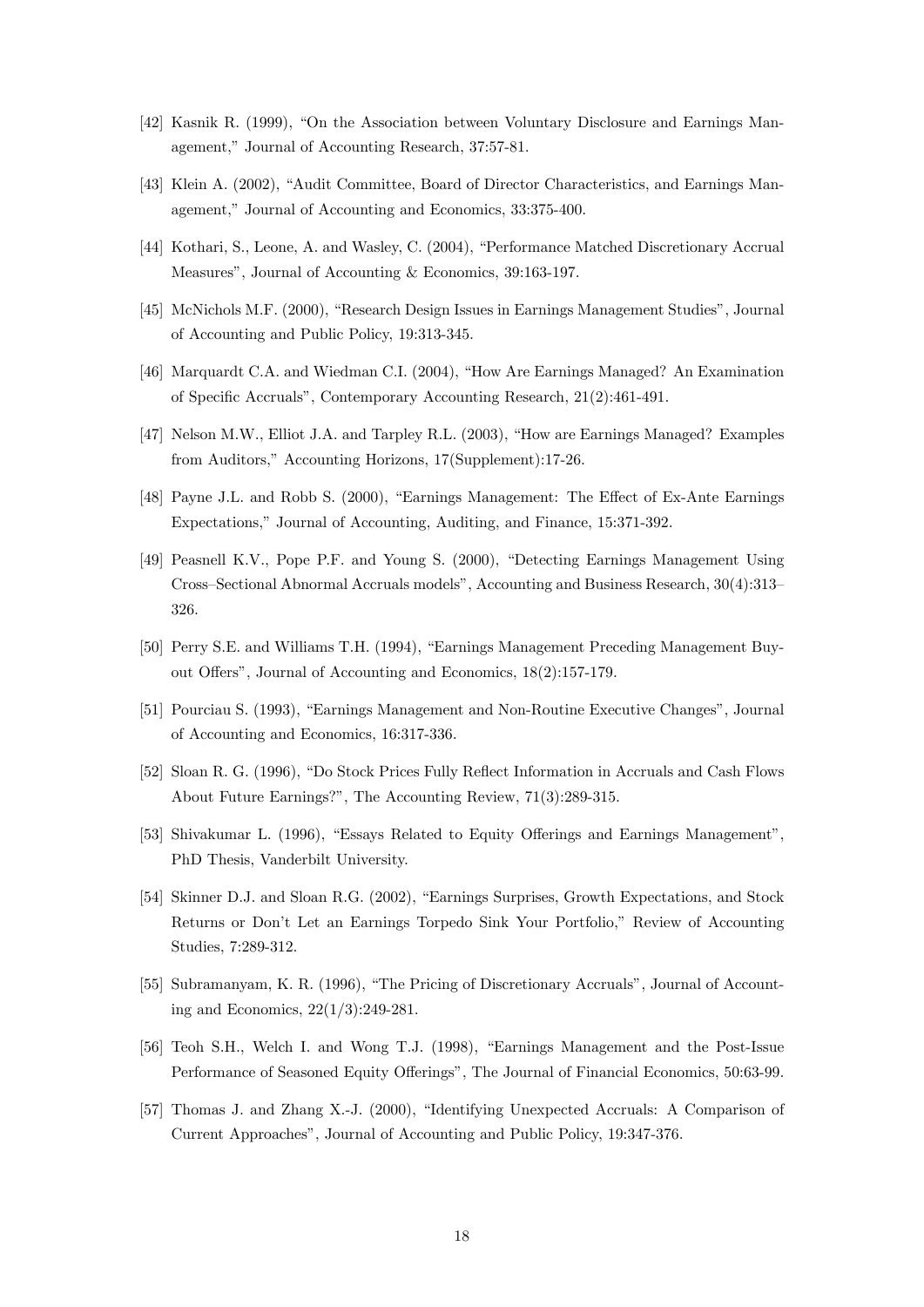- [58] Young S. (1999), "Systematic Measurement Error in the Estimation of Discretionary Accruals: An Evaluation of Alternative Modelling Procedures", Journal of Business Finance and Accounting,  $26(7):833-861$ .
- [59] Xie H. (2001), "The Mispricing of Abnormal Accruals," The Accounting Review, 76:357-373.
- [60] Wooldridge J.M. (2008), Econometric Analysis of Cross Section and Panel Data, The MIT Press.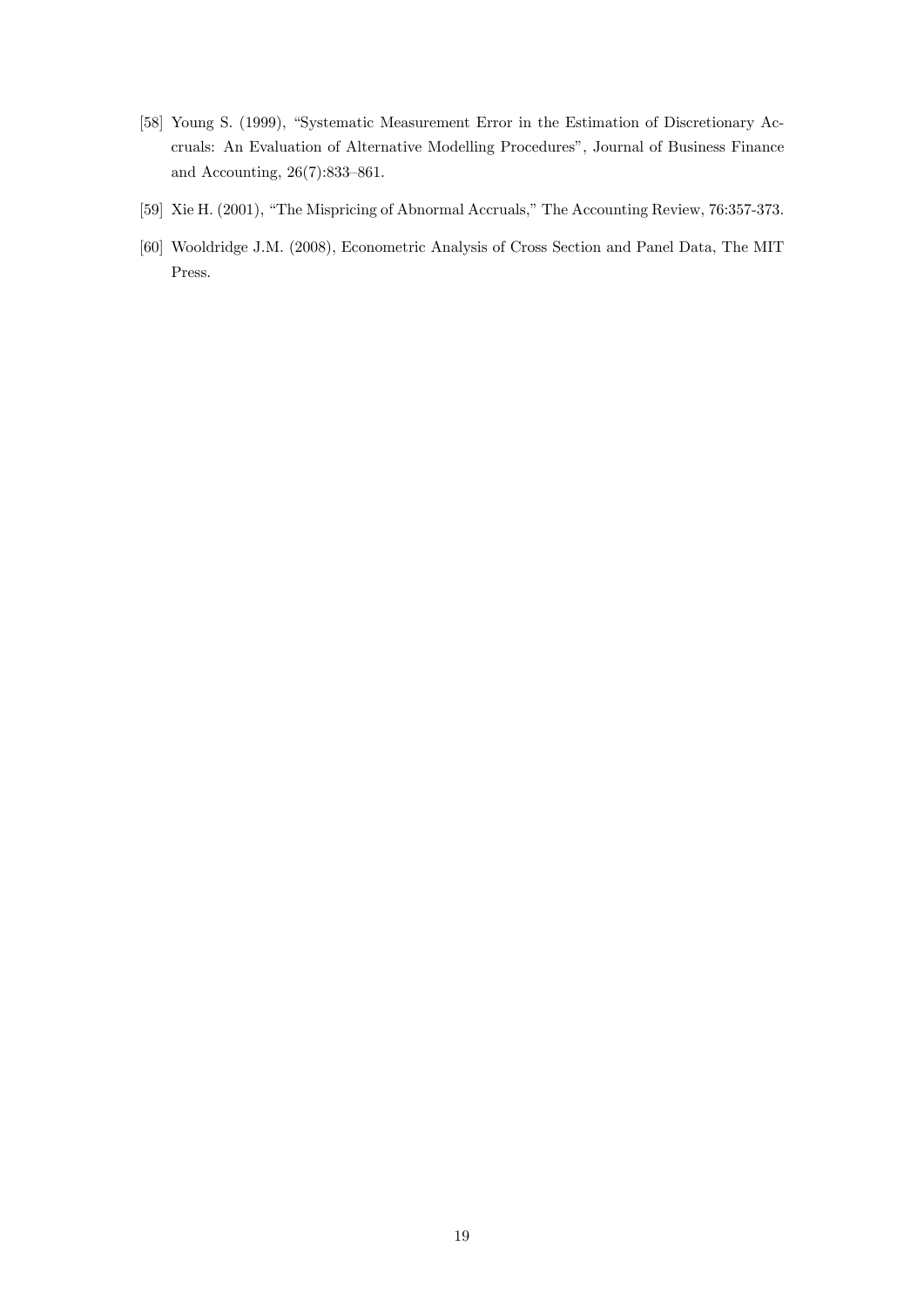|                                          |                                                             |                  | Pooled        |                                       |               |        | Between            |               | Within                |                       |        |  |
|------------------------------------------|-------------------------------------------------------------|------------------|---------------|---------------------------------------|---------------|--------|--------------------|---------------|-----------------------|-----------------------|--------|--|
|                                          |                                                             | Mean             | <b>SD</b>     | Min                                   | Max           | SD.    | Min                | Max           | <b>SD</b>             | Min                   | Max    |  |
|                                          | $TA_{it}$                                                   | $-0.0391$        | 0.0824        | $-0.6812$ 1.0607                      |               | 0.0290 | $-0.1405$ 0.0909   |               | 0.0772                | $-0.6585$             | 0.9685 |  |
|                                          | $\Delta$ REV <sub>it</sub>                                  | 0.0888           | 0.2448        | $-3.5887$                             | 4.5258        | 0.0781 | $-0.1315$ 0.4484   |               | 0.2320                | -3.3912 4.2794        |        |  |
| $T=19$                                   | $PPE_{it}$                                                  | 0.4011           | 0.2566        |                                       | 0.0000 3.0459 | 0.2300 | 0.0350 1.0911      |               | 0.1142                | $-0.1509$ 2.5567      |        |  |
|                                          | $\tilde{\underline{IA}}^*_{i(\omega)t}$                     | $-0.0012$ 0.0784 |               | $-0.6034$ 0.9237                      |               | 0.0265 | $-0.0887$ 0.1054   |               | 0.0738                | $-0.5749$ $0.8522$    |        |  |
| $N=11,609, I=611,$<br><b>Jones</b> (1991 | $\Delta R H'_{i(\omega)t}$                                  | $-0.0092$        | 0.2322        | $-3.7028$                             | 4.2224        | 0.0737 | $-0.2448$ 0.2998   |               | 0.2202                | $-3.4673$             | 4.0395 |  |
|                                          | $P\!P\!E_{i(\omega)t}^*$                                    |                  | 0.0012 0.1772 | $-0.6224$ 2.2613                      |               | 0.1429 | $-0.4657$ 0.4992   |               | 0.1050                | $-0.5238$ 2.1184      |        |  |
|                                          | $\underline{\Delta\tilde R} \underline{W}^*_{i(\omega)t}$   | $-0.0291$        | 0.2176        | -3.5027 3.7948                        |               | 0.0825 | $-0.3081$ $0.3145$ |               | 0.2014                | $-3.6683$             | 3.5785 |  |
|                                          | $\underline{P\tilde{P}E}_{i(\omega)t}^*$                    |                  |               | $-0.0359$ $0.2228$ $-0.8652$ $1.8727$ |               | 0.2024 | $-0.6402$ 0.9006   |               | 0.0935                | $-0.6898$ 1.5023      |        |  |
|                                          |                                                             |                  |               |                                       |               |        |                    |               |                       |                       |        |  |
|                                          | $TA_{it}$                                                   | $-0.0387$        | 0.0807        | $-0.6812$                             | 1.0607        | 0.0290 | $-0.1405$ 0.0909   |               | 0.0754                | $-0.6581$             | 0.9689 |  |
|                                          | $REV_{it}$                                                  | 1.2247           | 0.6931        |                                       | 0.0000 6.7689 | 0.6082 |                    | 0.1310 4.2005 | 0.3332                | $-0.7308$             | 6.1664 |  |
|                                          | $REV_{it-1}$                                                | 1.1365 0.6251    |               |                                       | 0.0205 5.1893 | 0.5693 |                    | 0.1357 3.8950 | 0.2593                | $-0.6893$ 3.5317      |        |  |
|                                          | $PPE_{it}$                                                  | 0.4039           | 0.2549        |                                       | 0.0000 3.0459 | 0.2281 |                    | 0.0350 1.0911 | 0.1143                | $-0.1481$ 2.5596      |        |  |
| $T=19$                                   | $\tilde{\underline{IA}}_{i(\omega)t}^*$                     | $-0.0009$        | 0.0766        | $-0.6034$ 0.9237                      |               | 0.0264 | $-0.0887$ 0.1054   |               | 0.0719                | $-0.5746$ 0.8420      |        |  |
| $I = 590,$                               | $\underline{REV}^*_{i(\omega)t}$                            |                  |               | $-0.0630$ $0.5746$ $-1.8721$ $4.6170$ |               | 0.4835 | $-1.6636$ 1.9347   |               | 0.3111                | $-2.2891$ 4.6470      |        |  |
|                                          | $\underline{R\cancel{E}}\bigcup_{i(\omega)t-1}^{*}$         | $-0.0543$        | 0.5123        | $-1.6722$ 3.2180                      |               | 0.4509 | $-1.5229$ 1.8697   |               | 0.2438                | $-1.6510$ 2.2362      |        |  |
| ones (1991) Decomposed<br>$N = 11,210,$  | $P\!P\!E_{i(\omega)t}^*$                                    |                  |               | 0.0020 0.1768 -0.6224 2.2613          |               | 0.1424 | $-0.4657$ 0.4992   |               | 0.1050                | $-0.5230$ 2.1192      |        |  |
| $\tilde{\mathbf{z}}$                     | $\underline{R\tilde{E}V}^*_{i(\omega)t}$                    |                  |               | $-0.2209$ $0.7101$ $-3.1127$ $4.4967$ |               | 0.6526 | $-2.3749$ 2.6851   |               | 0.2812 -2.6456 3.9567 |                       |        |  |
|                                          | $\underline{\tilde{REV}}^*_{i(\omega)t-1}$                  |                  |               | $-0.1928$ $0.6359$ $-3.0102$ 2.7940   |               | 0.5987 | $-2.2438$ 2.4494   |               |                       | 0.2156 -1.8763 1.7712 |        |  |
|                                          | $\underline{\tilde{P}}\tilde{\underline{E}}_{i(\omega)t}^*$ |                  |               | $-0.0368$ 0.2149 $-0.8652$ 1.5594     |               | 0.1948 | $-0.6402$ 0.6180   |               |                       | 0.0911 -0.6604 1.5014 |        |  |

# **Table 1: Descriptive Statistics**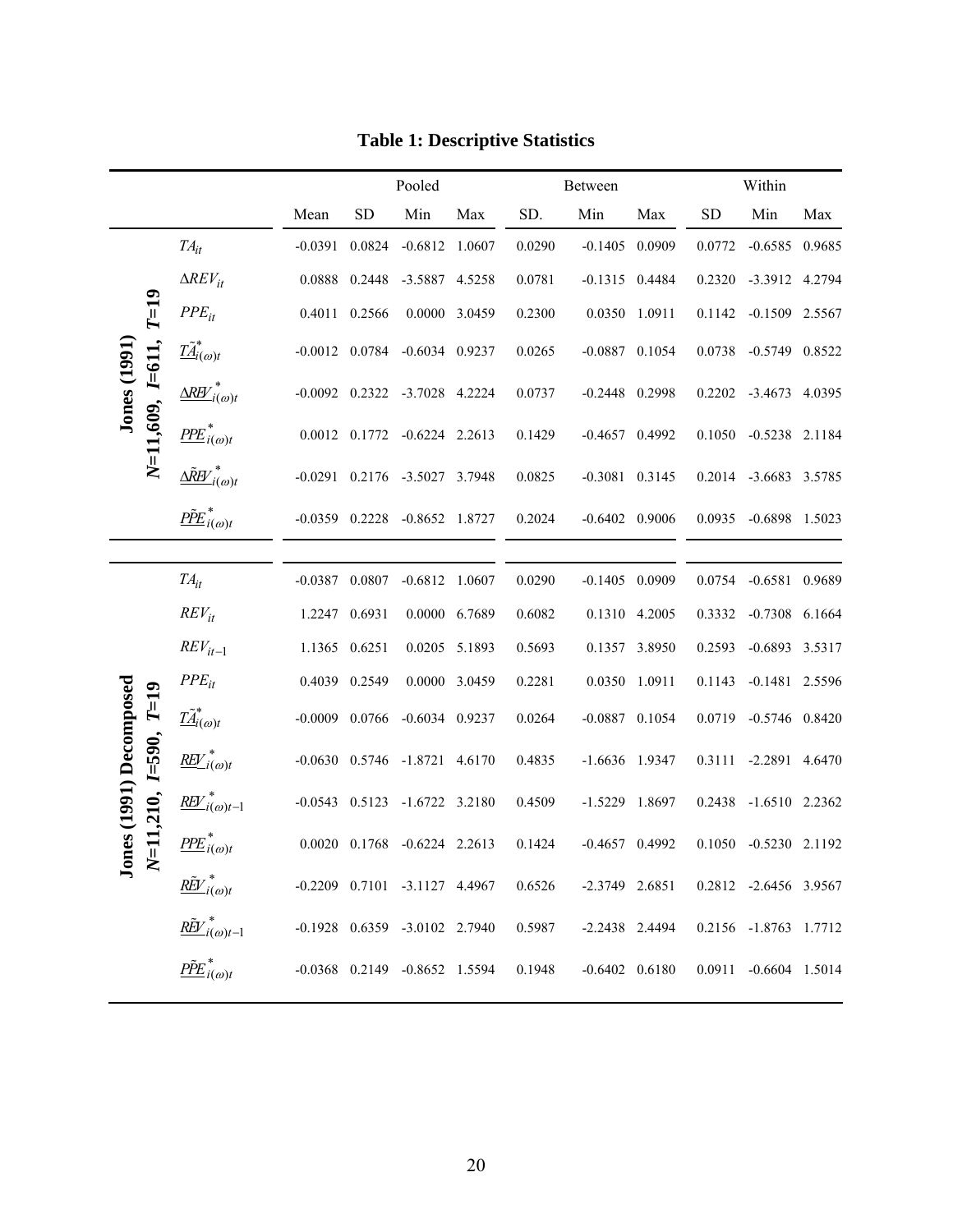|                                                                          |                                              | $TA'_{it}$                                   |                 | 0.1141 0.1785    | $-0.6493$ | 1.0491 | 0.1583                | $-0.2162$ 0.5481   |        | 0.0827           | $-0.4255$ 0.9514 |  |
|--------------------------------------------------------------------------|----------------------------------------------|----------------------------------------------|-----------------|------------------|-----------|--------|-----------------------|--------------------|--------|------------------|------------------|--|
| Sivaramakrishnan (1995)<br>$T=19$<br>I=591,<br>$N = 11,229,$<br>Kang and | $REV_{it}^{KS}$                              | 0.1776 0.1194                                |                 | 0.0000 0.9606    |           | 0.1023 | $0.0000 \quad 0.5633$ |                    | 0.0616 | $-0.1955$ 0.7638 |                  |  |
|                                                                          | $PPE_{it}^{KS}$                              | 0.0516 0.0277                                |                 | $-0.0098$ 0.5994 |           | 0.0204 | 0.0083 0.1573         |                    | 0.0188 | $-0.0526$ 0.5569 |                  |  |
|                                                                          | $EXP_{it}^{KS}$                              | $-0.1697$                                    | 0.1247          | $-1.7570$        | 0.7240    | 0.0972 | $-0.5461$             | 0.0325             | 0.0781 | $-1.6127$        | 0.8454           |  |
|                                                                          | $\tilde{\underline{H}}_{i(\omega)t}^*$       | 0.0030                                       | 0.1451          | $-0.8168$ 0.7969 |           | 0.1239 | $-0.3176$ 0.5548      |                    | 0.0756 | $-0.4962$ 0.7232 |                  |  |
|                                                                          | $\underline{REV}^{*KS}_{i(\omega)t}$         | $-0.0042$                                    | 0.0983          | $-0.2729$        | 0.7244    | 0.0791 | $-0.2522$ $0.3180$    |                    | 0.0584 | $-0.4075$ 0.5522 |                  |  |
|                                                                          | $P\!P\!E_{i(\omega)t}^{*KS}$                 | 0.0000                                       | 0.0256          | $-0.0705$ 0.4986 |           | 0.0183 | $-0.0468$ 0.0769      |                    | 0.0179 | $-0.0996$ 0.4635 |                  |  |
|                                                                          | $\underline{EXP}_{i(\omega)t}^{*KS}$         | 0.0039                                       | 0.1076          | $-1.5514$ 0.9867 |           | 0.0753 | $-0.3085$ 0.2349      |                    | 0.0769 | $-1.3860$        | 1.0311           |  |
|                                                                          | $\underline{R\tilde{E}V}^{*KS}_{i(\omega)t}$ | $-0.0261$                                    | 0.1131          | $-0.3887$        | 1.0415    | 0.0984 | $-0.2997$             | 0.3765             | 0.0559 | $-0.3789$ 0.9450 |                  |  |
|                                                                          | $\underline{P\tilde{P}E}_{i(\omega)t}^{*}$   | $-0.0067$                                    | 0.0334          | $-0.1073$        | 0.4777    | 0.0289 | $-0.0794$ 0.1020      |                    | 0.0167 | $-0.1108$ 0.4086 |                  |  |
|                                                                          |                                              | $\underline{E\tilde{X}}P_{i(\omega)t}^{*KS}$ | $0.0250$ 0.1162 |                  | $-1.1027$ | 0.8757 | 0.0939                | $-0.3810$ $0.2871$ |        | 0.0685           | $-0.8117$ 0.8805 |  |

**cont…/ Table 1: Descriptive Statistics** 

Note: Pooled indicates the pooling level of firm-year observations *N*, Between the level of firm-means *I*, and Within the intra-firm level (within *T*). Mean indicates the arithmetic average, SD the standard deviation, Min the minimum and Max the maximum. The statistics for the Jones (1991), Jones (1991) Decomposed and Kang and Sivaramakrishnan (1995) models are computed over samples that are free of multivariate outliers. *TA* is total accruals flow (equation 1), *TA'* is total accruals balance (equation 14), Δ*REV* is change in revenue, *REV* is current revenue, *PPE* is property plant and equipment and *EXP* is operating expenses. The index *it* indicates a firm-year observation, and (*ω*) the industry within which is firm is assigned to. *KS* indicates a variable specific to the Kang and Sivaramakrishnan (1995) model (i.e. denoting multiplication with lagged turnover ratios), an underlined coefficient the inclusion of Common-Time Industry Specific Effects (CTISE), a hyphen  $\sim$  the inclusion of Heterogeneous Coefficients (HC) and \* transformation through orthogonal deviations. All variables are deflated by the beginning of the year total assets  $A_{it-1}$ .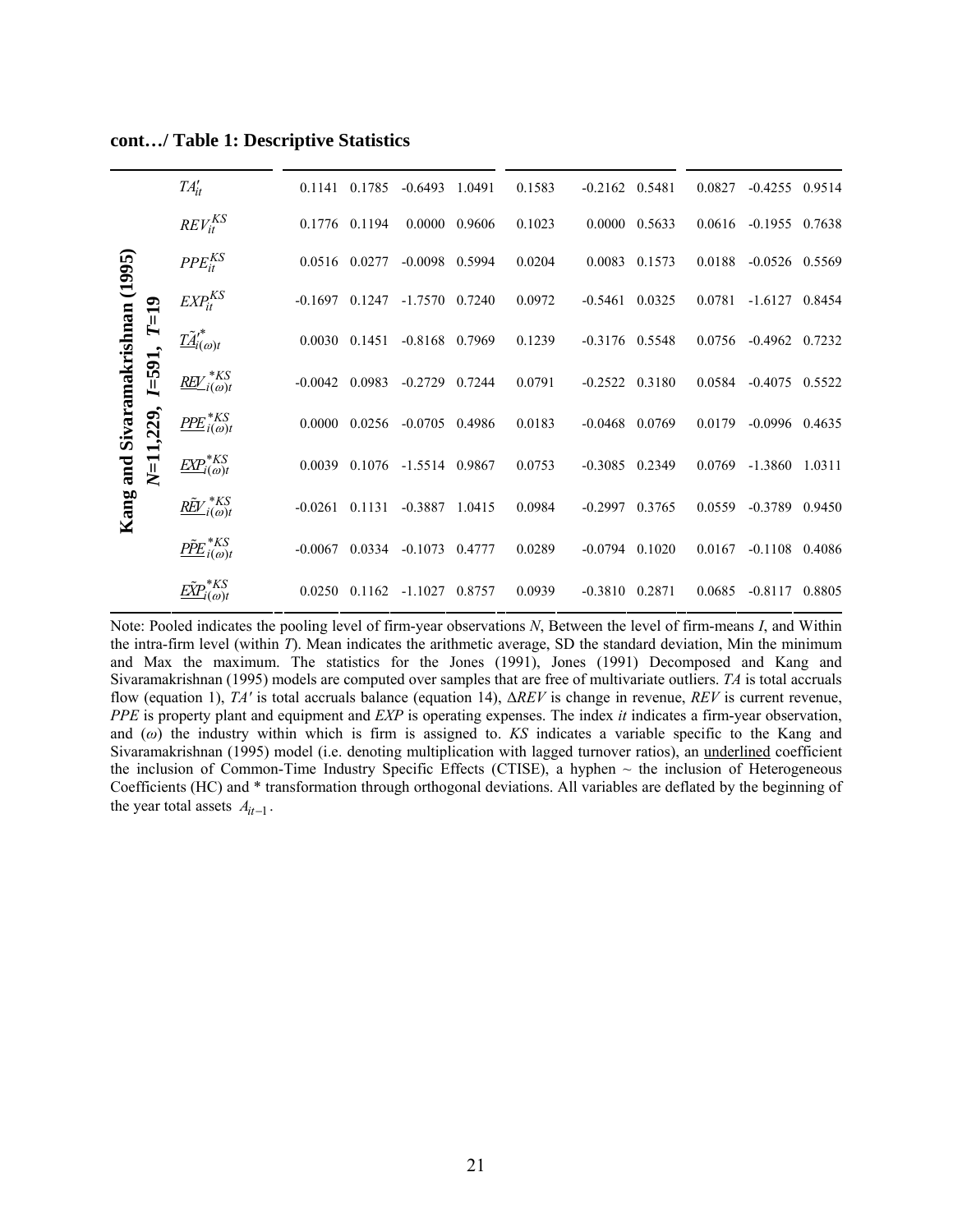|                            |                 | <b>Pooled</b>              |              |                 | Time Series (averages)     |              | Cross-Sectional (averages) |                            |                |  |  |
|----------------------------|-----------------|----------------------------|--------------|-----------------|----------------------------|--------------|----------------------------|----------------------------|----------------|--|--|
|                            | Jones<br>(1991) | Jones (1991)<br>Decomposed | KS<br>(1995) | Jones<br>(1991) | Jones (1991)<br>Decomposed | KS<br>(1995) | Jones (1991)               | Jones (1991)<br>Decomposed | KS (1995)      |  |  |
| $\alpha_0$                 | $-0.0409$ ***   | $-0.0379$ ***              | 0.0455       | $-0.0537$       | $-0.0710$                  | $-0.2367$    | $-0.0187$                  | $-0.0052$                  | 0.3267         |  |  |
| $\Delta$ REV <sub>it</sub> | $0.1255$ ***    |                            |              | 0.1395          |                            |              | 0.1143                     |                            |                |  |  |
| $PPE_{it}$                 | $-0.0521$ ***   | $-0.052$ ***               |              | 0.0520          | 0.0462                     |              | $-0.0533$                  | $-0.0535$                  |                |  |  |
| $REV_{it}$                 |                 | $0.1103$ ***               |              |                 | 0.1401                     |              |                            | 0.1024                     |                |  |  |
| $REV_{it-1}$               |                 | $-0.1122$ ***              |              |                 | $-0.1411$                  |              |                            | $-0.1046$                  |                |  |  |
| $REV_{it}^{KS}$            |                 |                            | $-7.4339$    |                 |                            | 0.5326       |                            |                            | 2.0528         |  |  |
| $PPE_{it}^{KS}$            |                 |                            | 1.5828       |                 |                            | $-0.3039$    |                            |                            | $-2.0613$      |  |  |
| $EXP_{it}^{KS}$            |                 |                            | $-9.2876$    |                 |                            | 1.6718       |                            |                            | 1.5012         |  |  |
| $MV_{it}$                  |                 |                            | 0.0071       |                 |                            | $-0.0017$    |                            |                            | $-0.1930$      |  |  |
| Industry                   | yes             | yes                        | yes          | n <sub>O</sub>  | $n$ o                      | N o          | n <sub>O</sub>             | no                         | N <sub>o</sub> |  |  |
| Obs.                       | 11695           | 11606                      | 10959        | 17.99           | 17.91                      | 17.07        | 615.94                     | 611.50                     | 608.83         |  |  |
| $\cal F$                   | 82.6102 ***     | 82.3293 ***                |              | n/a             | n/a                        |              | n/a                        | n/a                        |                |  |  |
| $R^2$                      | 0.1504          | 0.156                      |              | n/a             | n/a                        |              | n/a                        | n/a                        |                |  |  |
| $\chi^2$                   |                 |                            | 481.1244     |                 |                            | n/a          |                            |                            | n/a            |  |  |
| Wald p                     |                 | $2.95***$                  |              |                 | n/a                        |              |                            | n/a                        |                |  |  |

#### **Table 2: Estimates from Pooled Ordinary Least Squares**

Note: The Jones (1991) and the Jones (1991) Decomposed model are estimated through OLS. The Kang and Sivaramakrishnan (KS, 1995) model is estimated through IV-GMM, with the first order lags of all explanatory variables as instruments. The reported coefficients of these three models are estimated for time series analysis on firm-specific time periods  $T_i$ , and for cross sectional analysis on year-specific cross-sections  $I_i$  (their significance is suppressed as its average is not an appropriate indicator). The significance of coefficients for pooled analysis is examined at the levels of 10% (\*), 5% (\*\*), and 1% (\*\*\*). Industry indicates whether industry-specific intercepts where included in the model (*yes*), *Obs*. the number of observations,  $F$  the F-statistic for overall model significance,  $R^2$  the goodness of fit,  $\chi^2$  the chi-square test for overall model significance, and Wald p the p-value for the linear Wald test  $REV_{it} + REV_{it-1} = 0$ .  $n/a$  indicates not applicable. Δ*REV* is change in revenue, *REV* is current revenue, *PPE* is property plant and equipment and *EXP* is operating expenses. The index *it* indicates a firm-year observation and *KS* indicates a variable specific to the Kang and Sivaramakrishnan (1995) model (i.e. denoting multiplication with lagged turnover ratios). All variables are deflated by the beginning of the year total assets *Ait*−<sup>1</sup> .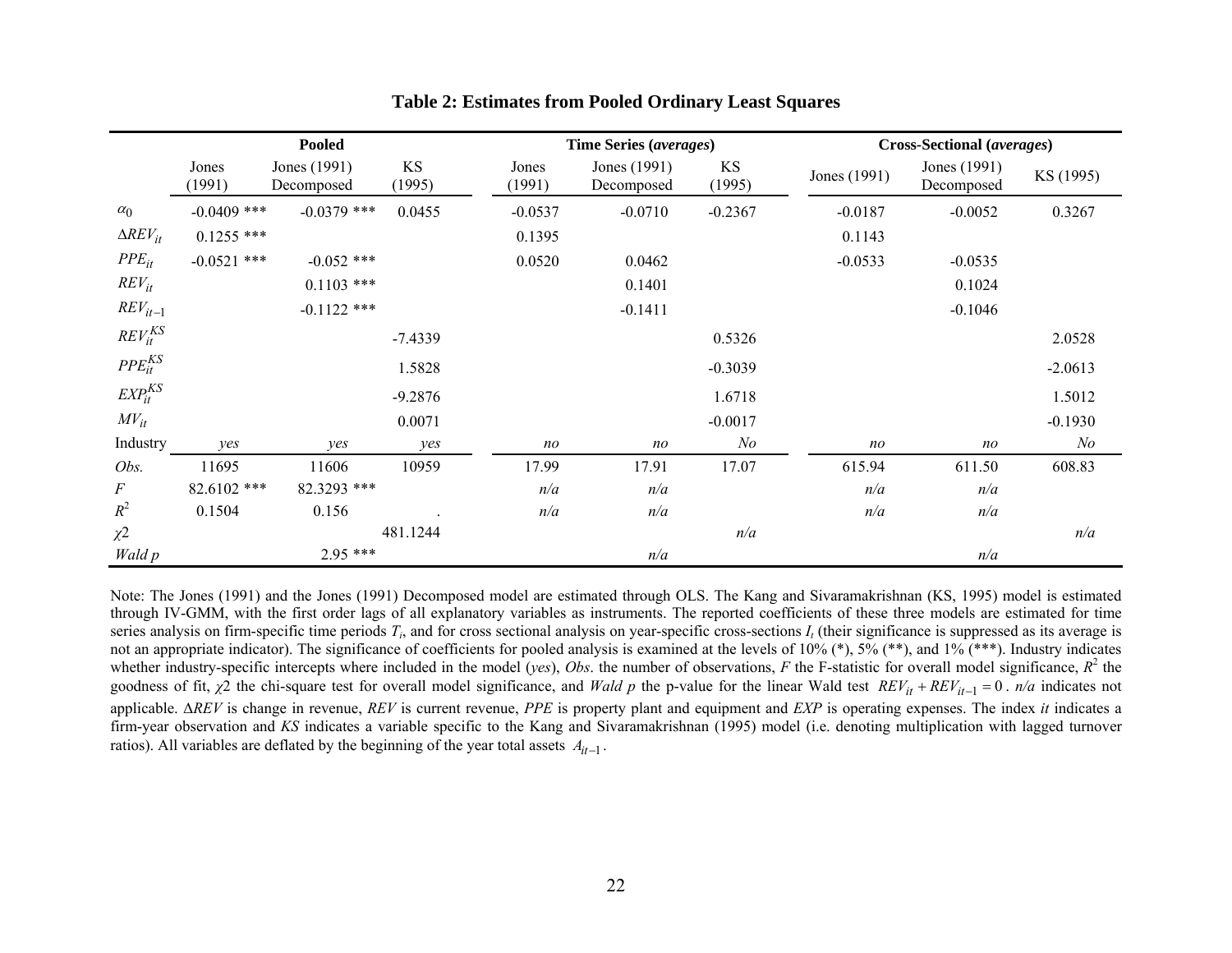|                                                              |              | <b>GMM with Second Order Lagged Instruments</b> |           | <b>GMM with Third Order Lagged Instruments</b> |            |        |              |       |                            |       |           |        |
|--------------------------------------------------------------|--------------|-------------------------------------------------|-----------|------------------------------------------------|------------|--------|--------------|-------|----------------------------|-------|-----------|--------|
|                                                              | Jones (1991) | Jones (1991)<br>Decomposed                      |           |                                                | KS (1995)  |        | Jones (1991) |       | Jones (1991)<br>Decomposed |       | KS (1995) |        |
| $\underline{\Delta R H'}_{i(\omega)t}$                       | $-0.0253$    |                                                 |           |                                                |            |        | 0.0395       |       |                            |       |           |        |
| $P\!P\!E_{i(\omega)t}^*$                                     | $-0.0438$    |                                                 | $-0.0254$ |                                                |            |        | $-0.0849$    | ***   | $-0.0703$                  | $***$ |           |        |
| $\underline{\Delta \tilde{R} \underline{B'}}_{i(\omega)t}^*$ | 0.0812       | $***$                                           |           |                                                |            |        | 0.0745       | $***$ |                            |       |           |        |
| $\underline{P\tilde{P}E}_{i(\omega)t}^*$                     | 0.0077       |                                                 | $-0.0065$ |                                                |            |        | 0.0266       |       | 0.024                      |       |           |        |
| $\mathit{\underline{REV}}^*_{i(\omega)t}$                    |              |                                                 | $-0.0344$ |                                                |            |        |              |       | 0.0538                     | $***$ |           |        |
| $\overline{\text{REV}}^*_{i(\omega)t-1}$                     |              |                                                 | 0.0532    | $\ast$                                         |            |        |              |       | $-0.0456$                  |       |           |        |
| $\underline{R\tilde{E}V}^*_{i(\omega)t}$                     |              |                                                 | 0.0725    | $\ast\ast$                                     |            |        |              |       | 0.0767                     | $***$ |           |        |
| $\underline{\tilde{REV}}^*_{i(\omega)t-1}$                   |              |                                                 | $-0.067$  |                                                |            |        |              |       | $-0.0883$                  | $***$ |           |        |
| $\underline{REV}^{*KS}_{i(\omega)t}$                         |              |                                                 |           |                                                | 0.9617     | ***    |              |       |                            |       | 0.4279    | ***    |
| $P\!P\!E_{i(\omega)t}^{*KS}$                                 |              |                                                 |           |                                                | $-1.6609$  | ***    |              |       |                            |       | $-1.6922$ | $***$  |
| $\underline{EXP}^{*KS}_{i(\omega)t}$                         |              |                                                 |           |                                                | 0.3825     | ***    |              |       |                            |       | $-0.4322$ | $***$  |
| $\underline{R\tilde{E}}V^{*KS}_{i(\omega)t}$                 |              |                                                 |           |                                                | 0.1714     | $\ast$ |              |       |                            |       | 0.1081    | $***$  |
| $\underline{P\tilde{P}E}_{i(\omega)t}^{*KS}$                 |              |                                                 |           |                                                | 0.0315     |        |              |       |                            |       | $-0.0348$ |        |
|                                                              |              |                                                 |           |                                                | $-0.01$    |        |              |       |                            |       | 0.0687    | $\ast$ |
| $\cal N$                                                     | 10998        |                                                 | 10620     |                                                | 10638      |        | 10998        |       | 10620                      |       | 10638     |        |
| I                                                            | 611          |                                                 | 590       |                                                | 591        |        | 611          |       | 590                        |       | 591       |        |
| Instruments                                                  | 86           |                                                 | 86        |                                                | 120        |        | 81           |       | 81                         |       | 113       |        |
| AR(1)                                                        | -42.9609     | ***                                             | -41.2879  | ***                                            | $-31.1009$ | ***    | $-46.4867$   | ***   | $-42.9518$                 | ***   | $-6.8217$ | $***$  |
| AR(2)                                                        | 3.0757       | ***                                             | 3.289     | ***                                            | 10.2205    | ***    | 3.4862       | ***   | 4.2075                     | ***   | $-4.3806$ | $***$  |
| Hansen                                                       | 102.1772     | $***$                                           | 105.96    | $***$                                          | 196.01586  | ***    | 87.668539    |       | 87.805832                  |       | 83.58697  |        |
| $\chi^2$                                                     | 19.2266      |                                                 | 22.411    |                                                | 998.7632   |        | 39.1537      |       | 31.8527                    |       | 450.8117  |        |
| Wald                                                         |              |                                                 | 8.35      | $***$                                          |            |        |              |       | 0.15                       |       |           |        |

**Table 3: Estimates Panel Data Model of Common-Time Industry Specific Effects with Heterogeneous Coefficients** 

Note: Δ*REV* is change in revenue, *REV* is current revenue, *PPE* is property plant and equipment and *EXP* is operating expenses. The index *it* indicates a firm-year observation, and (*ω*) the industry within which is firm is assigned to. *KS* indicates a variable specific to the Kang and Sivaramakrishnan (1995) model (i.e. denoting multiplication with lagged turnover ratios), an *underlined* coefficient the inclusion of Common-Time Industry Specific Effects (CTISE), a hyphen ~ the inclusion of Heterogeneous Coefficients (HC) and \* transformation through orthogonal deviations. All variables are deflated by the beginning of the year total assets  $A_{it-1}$ . Significance is examined at the levels of 10% (\*), 5% (\*\*), and 1% (\*\*\*).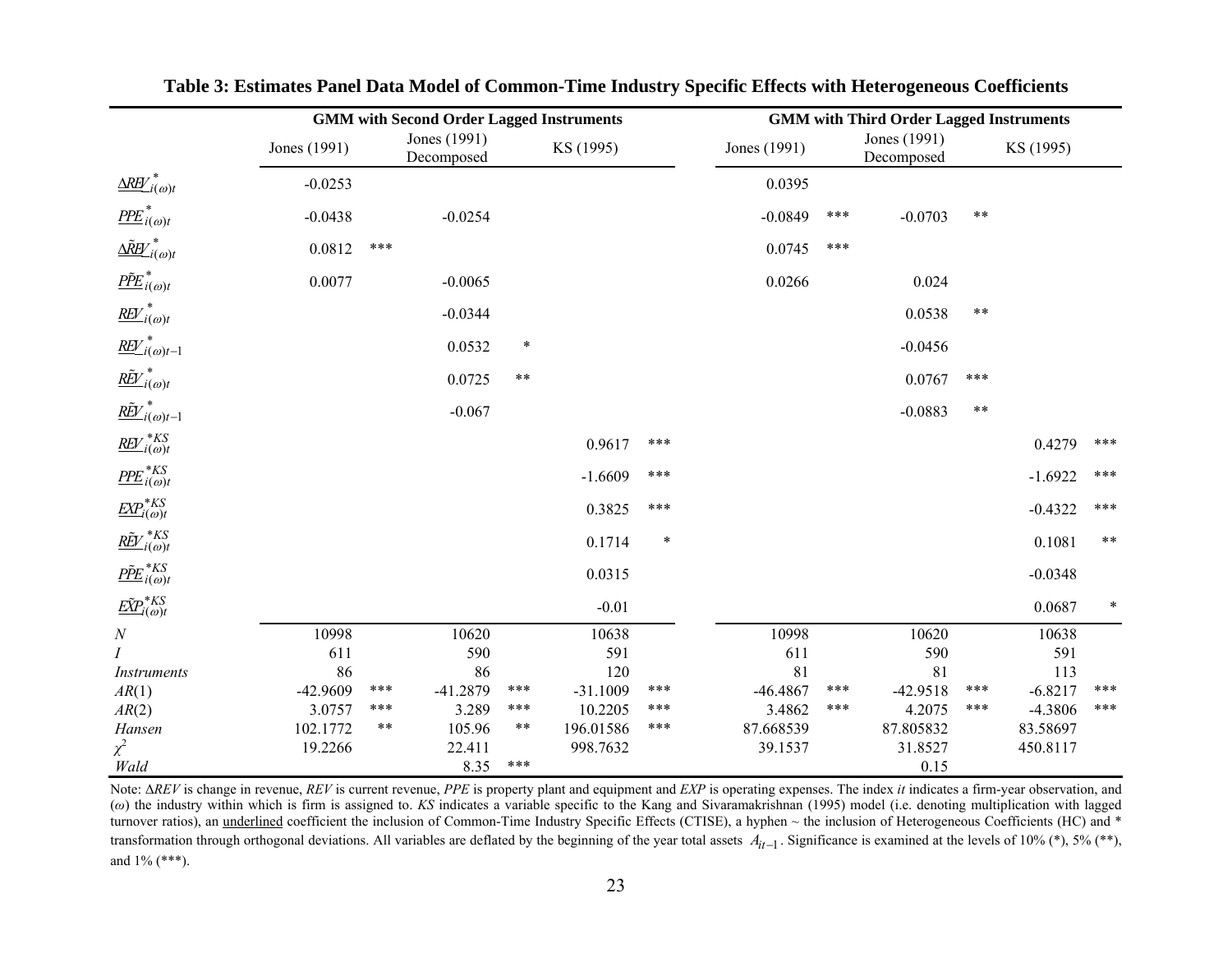

**Figure 1: Robustness against Outliers**

Note: The scatter graphs plot the bivariate relationships between the covariates of the change in revenue REV<sub>it</sub> / A<sub>it-1</sub> and the gross level of property plant and equipment *PPE<sub>it</sub>* /  $A$ <sub>*it*-1</sub>, against the dependent variable of total accruals  $TA_{it}/A_{it-1}$ , i.e. those employed in the original Jones (1991) model. The lines plot the respective linear fits. To assist visual representation, the *x*-axis is truncated to range [-2,2] and the *y*-axis to range [-3,3]. The left hand graph plots the Original sample. The central graph plots the remaining data points in the middle 98% of the distribution, *i*.*e*. following the elimination of the univariate lower and upper 1% variation for the three variables. The right hand graph plots the remaining firms following the outlier filter proposed by Hadi (1992, 1994) for detecting multivariate outliers on all three variables simultaneously. *N*=*IT <sup>i</sup>* indicates the number of firm-year observations, and I the number of firms in each sample.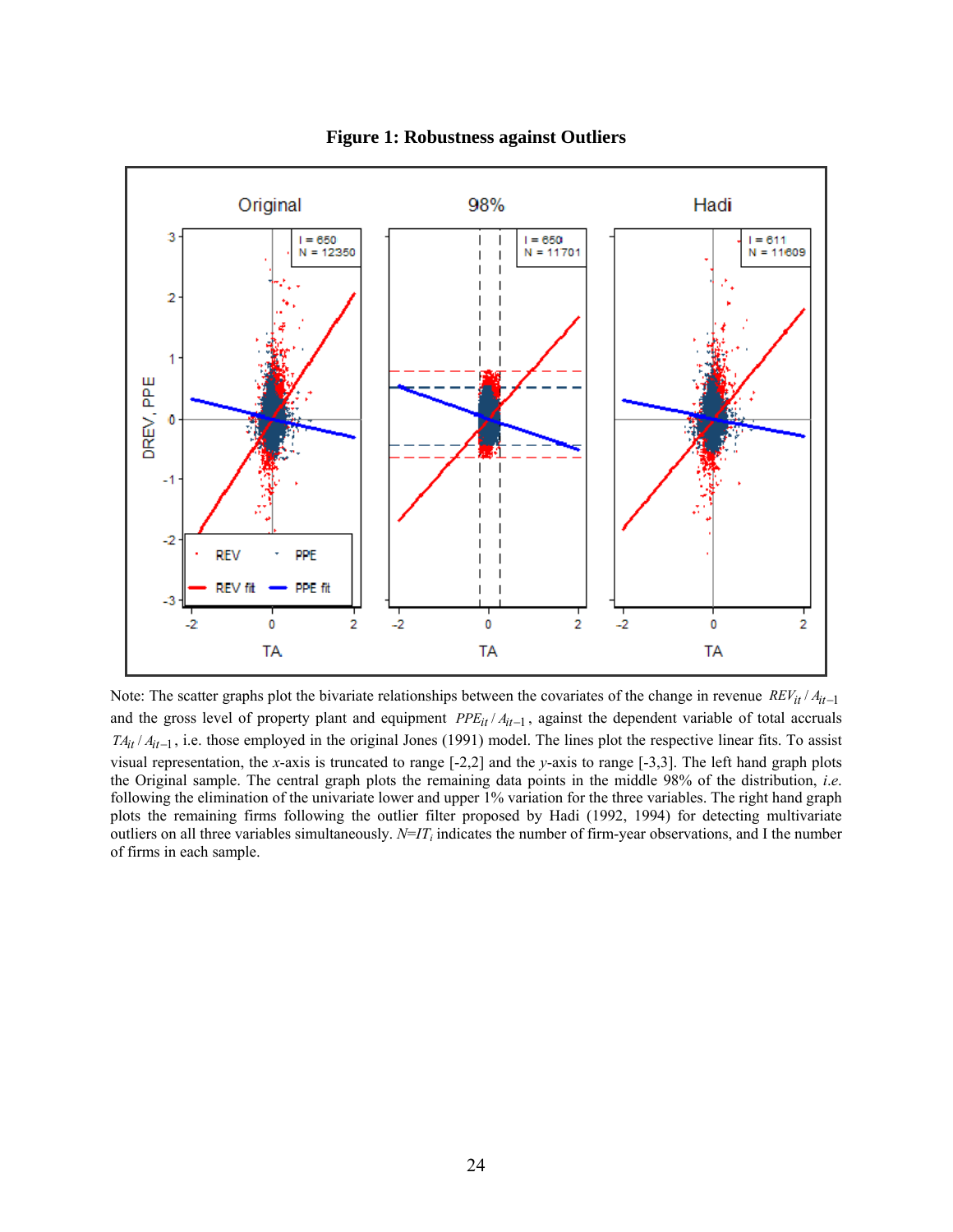

Note: Pooled Standard Deviation is dissagregated into Within (intra-firm) and Beween (across firms), for each one of the following models: the original model of Jones (1991) with and without Common Time Industry Specific Effects with Heterogeneous Coefficients (CTISE-HC), the Jones (1991) Decomposed with and without CTISE-HC, and the Kang and Sivaramakrishnan (KS, 1995) with and without CTISE-HC. TA is total accruals as calculated by equation (1), DREV is change in revenue, PPE is property plant and equipment, REV is current revenue and LREV is lagged revenue. TA' is total accruals as calculated by equation (14), and REV', PPE' and EXP' indicate the variables employed by KS (1995). A variable followed by a hyphen **~** indicates the inclusion of CTISE, where MVi indicates multiplication with the mean of Market Value that is specific for firm *i* (i.e. allowing for HC). All variables are deflated by the beginning of the year total assets.